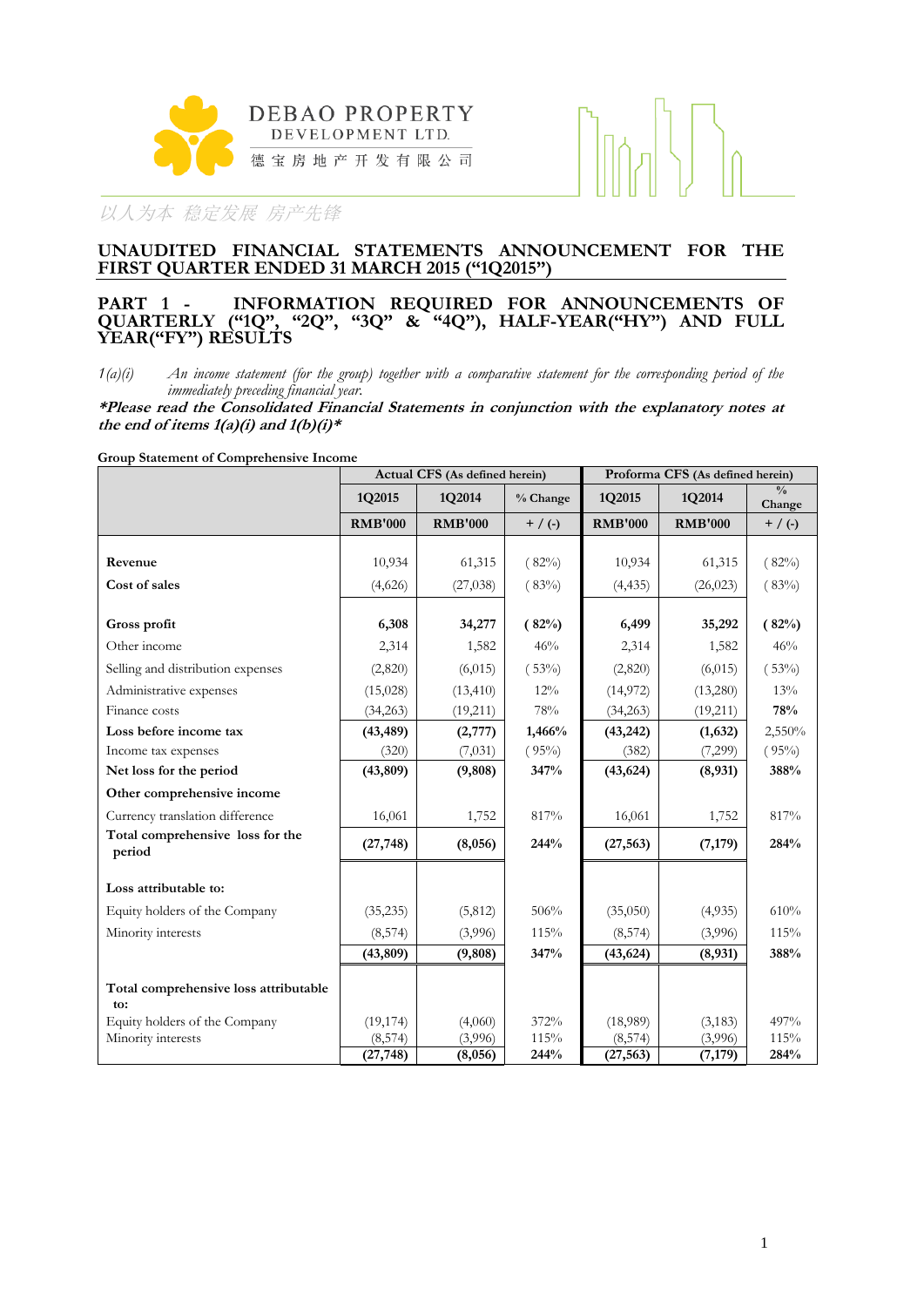



*1(a)(i) An income statement (for the group) together with a comparative statement for the corresponding period of the immediately preceding financial year (continued).*

#### Explanatory Notes:

As a result of the restructuring exercise of our Company and its subsidiaries (the "**Group**") (the "**Restructuring Exercise**") for the purpose of the Company's listing on the SGX-ST (the "**Invitation**"), common control over our operating subsidiaries in the People's Republic of China ("**PRC**") by our shareholders prior to the Invitation could not be established from the start of 1 January 2006 due to changes in legal ownership of our operating subsidiaries.

Please refer to the section titled "*Restructuring Exercise*" in our Prospectus dated 31 March 2010 (the "**Prospectus**") for more details on the Restructuring Exercise.

The application of the purchase method under the Singapore Financial Reporting Standards 103 (the "**SFRS 103**") for the acquisition of the PRC subsidiaries by our Group requires, *inter alia*, the development properties and property held for sale by the respective PRC subsidiary to be recorded at fair value at the respective dates of acquisition by our Group.

As a result, our gross profits and earnings for the first quarter ended 31 March 2014 ("**1Q2014**") and the first quarter ended 31 March 2015 ("**1Q2015**"), as well as future financial periods/years based on the Actual Consolidated Financial Statements (as defined in the Prospectus) would be lower than those that would be prepared under the Proforma Consolidated Financial Statements (as defined in the Prospectus).

Please refer to the risk factor titled "*Our gross profits and earnings for FY2009 and future financial periods/years*  based on the Actual Consolidated Financial Statements would be lower than those that would be prepared under the *Proforma Consolidated Financial Statements mainly due to fair value adjustments to our future cost of property development sales in the Actual Consolidated Financial Statements as a result of application of Singapore Financial Reporting Standards 103 – Business Combinations ("SFRS 103")*" in the Prospectus for more details.

Accordingly, besides the unaudited consolidated financial statements for 1Q2014 and 1Q2015 (the "**Actual Consolidated Financial Statements**" or "**Actual CFS**"), our Company had also prepared the proforma consolidated financial statements for 1Q2014 and 1Q2015 (the "**Proforma Consolidated Financial Statements**" or "**Proforma CFS**") **for illustrative purposes only**, based on certain assumptions and after making certain adjustments to show what the financial results of our Group would have been, if it had been in place since 1 January 2006.

Notwithstanding the above, such notional accounting adjustments (the **"Notional Adjustment"**) have no bearing on the operating cash flow or the cash position of our Group.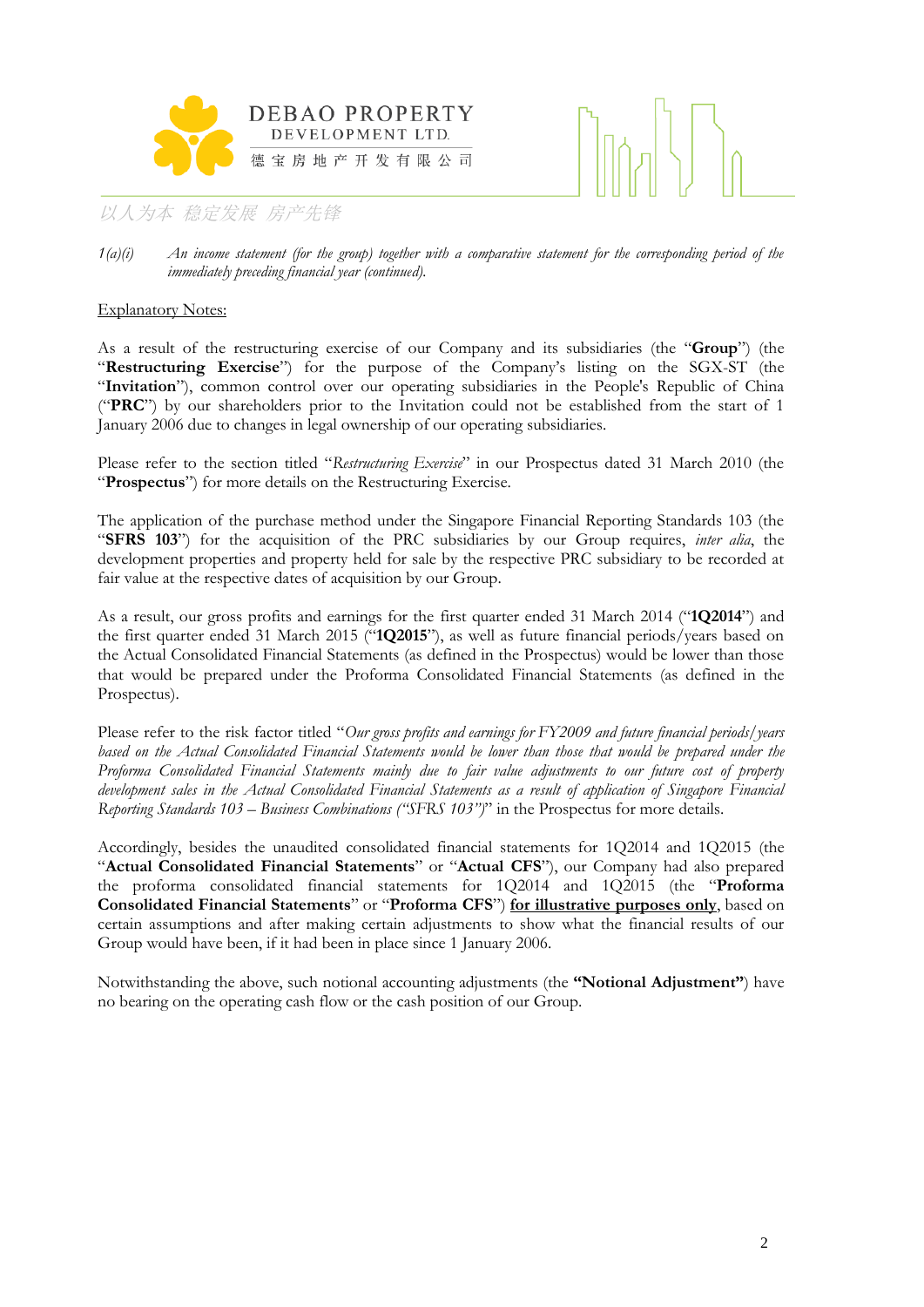

# 

# 以人为本 稳定发展 房产先锋

# *1(a)(ii) Profit before income tax is arrived at after charging/(crediting):-*

|                  |                                               | <b>Group Statement of Comprehensive Income</b> |          |                |                |            |  |  |  |  |
|------------------|-----------------------------------------------|------------------------------------------------|----------|----------------|----------------|------------|--|--|--|--|
|                  |                                               | <b>Actual CFS</b>                              |          | Proforma CFS   |                |            |  |  |  |  |
|                  | 1Q2015                                        | 1Q2014                                         | % Change | 1Q2015         | 1Q2014         | $%$ Change |  |  |  |  |
|                  | <b>RMB'000</b><br><b>RMB'000</b><br>$+$ / (-) |                                                |          | <b>RMB'000</b> | <b>RMB'000</b> | $+$ / (-)  |  |  |  |  |
| Depreciation     | 823                                           | 778                                            | $6\%$    | 767            | 722            | $6\%$      |  |  |  |  |
| Amortisation     | 55                                            | 20                                             | 175%     | 55             | 20             | 175%       |  |  |  |  |
| Interest expense | 34,263                                        | 19,211                                         | 78%      | 34,263         | 19,211         | 78%        |  |  |  |  |
| Interest income  | (2,314)                                       | (1,094)                                        | $112\%$  | (2,314)        | (1,094)        | 112%       |  |  |  |  |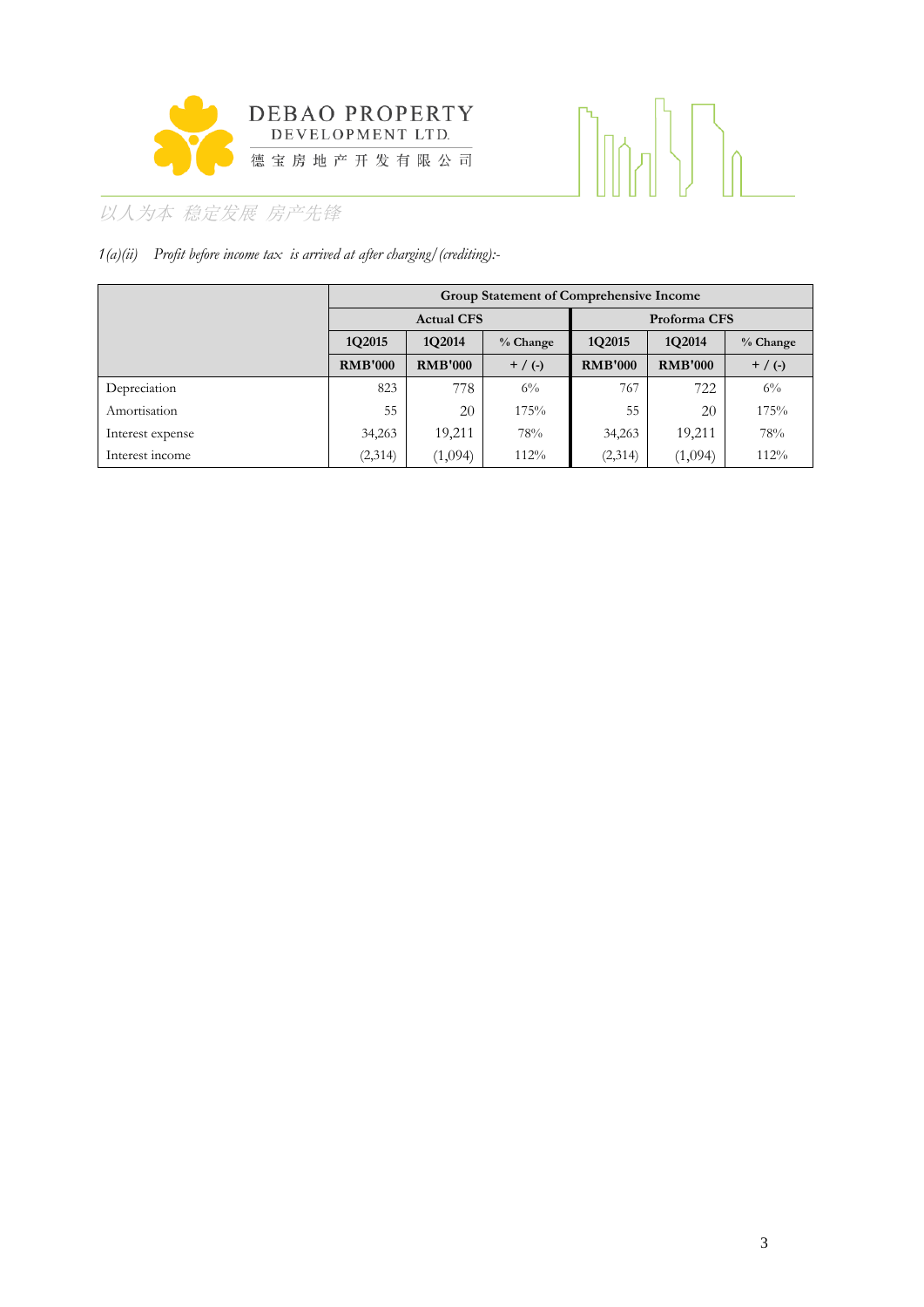

# $\left[\begin{matrix} 1 \\ 0 \end{matrix}\right]$  $\begin{bmatrix} 1 & 1 \\ 1 & 1 \end{bmatrix}$

# 以人为本 稳定发展 房产先锋

#### *1(b)(i) A balance sheet (for the issuer and group) together with a comparative statement as at the end of the immediately preceding financial year.*

#### **Statements of Financial Position**

|                                                    |                   | Company        |                |                |                          |                          |
|----------------------------------------------------|-------------------|----------------|----------------|----------------|--------------------------|--------------------------|
|                                                    | <b>Actual CFS</b> |                | Proforma CFS   |                | <b>Actual CFS</b>        |                          |
|                                                    | 31.3.2015         | 31.12.2014     | 31.3.2015      | 31.12.2014     | 31.3.2015                | 31.12.2014               |
|                                                    | <b>RMB'000</b>    | <b>RMB'000</b> | <b>RMB'000</b> | <b>RMB'000</b> | <b>RMB'000</b>           | <b>RMB'000</b>           |
| <b>ASSETS</b>                                      |                   |                |                |                |                          |                          |
| <b>Current assets</b>                              |                   |                |                |                |                          |                          |
| Cash and bank equivalents                          | 107,906           | 140,322        | 107,906        | 140,322        | 14                       | 47                       |
| Restricted cash and cash equivalents               | 309,971           | 324,762        | 309,971        | 324,762        |                          |                          |
| Trade and other receivables                        | 465,462           | 444,604        | 465,462        | 444,604        |                          |                          |
| Amount due from related parties                    | 426               | 3,934          | 426            | 3,934          |                          |                          |
| Due from subsidiaries                              |                   |                |                |                | 625,984                  | 652,659                  |
| Amount due from customers for                      |                   |                |                |                |                          |                          |
| contract work                                      | 1,409             | 1,447          | 1,409          | 1,447          |                          |                          |
| Inventories                                        | 252               | 247            | 252            | 247            |                          |                          |
| Property held for sales                            | 430,138           | 430,952        | 420,774        | 421,397        |                          |                          |
| Development properties                             | 1,824,809         | 1,708,435      | 1,556,112      | 1,439,738      |                          |                          |
| Prepaid land use right                             | 223               | 223            | 223            | 223            |                          |                          |
| Dividends receivable                               |                   |                |                |                | 21,155                   | 22,038                   |
| Total current assets                               | 3,140,596         | 3,054,926      | 2,862,535      | 2,776,674      | 647,153                  | 674,744                  |
|                                                    |                   |                |                |                |                          |                          |
| <b>Non-current Assets</b>                          |                   |                |                |                |                          |                          |
| Prepaid land use right                             | 4,753             | 4,808          | 4,753          | 4,808          |                          |                          |
| Property, plant and equipment                      | 25,099            | 25,922         | 21,826         | 22,593         |                          |                          |
| Investment properties                              | 2,002,918         | 2,001,707      | 2,002,918      | 2,001,707      |                          |                          |
| Joint venture                                      | 235,621           | 235,621        | 235,621        | 235,621        |                          |                          |
| Trade and other receivables                        | 20,000            | 20,000         | 20,000         | 20,000         |                          |                          |
| Investment in subsidiaries                         |                   |                |                |                | 1,815                    | 1,815                    |
| Other investment                                   | 1,300             | 1,800          | 1,300          | 1,800          |                          |                          |
| Deferred tax assets                                | 10,223            | 10,223         | 10,223         | 10,223         |                          |                          |
| Goodwill                                           | 4,192             | 4,192          | 4,192          | 4,192          |                          |                          |
| Total non-current assets                           | 2,304,106         | 2,304,273      | 2,300,833      | 2,300,944      | 1,815                    | 1,815                    |
| Total assets                                       |                   | 5,359,199      | 5,163,368      | 5,077,618      | 648,968                  | 676,559                  |
|                                                    | 5,444,702         |                |                |                |                          |                          |
|                                                    |                   |                |                |                |                          |                          |
| <b>LIABILITIES AND</b>                             |                   |                |                |                |                          |                          |
| <b>SHAREHOLDERS' EQUITY</b>                        |                   |                |                |                |                          |                          |
| <b>Current liabilities</b><br>Bank and other loans |                   |                |                |                |                          |                          |
|                                                    | 1,254,657         | 1,335,527      | 1,254,657      | 1,335,527      |                          |                          |
| Trade and other payables                           | 979,102           | 808,188        | 979,102        | 808,188        | 9,095                    | 8,963                    |
| Long term payable-current portion                  | 19,538            | 19,538         | 19,538         | 19,538         |                          |                          |
| Amount due to related parties                      | 113,405           | 131,370        | 113,405        | 131,370        |                          |                          |
| Due to subsidiaries                                |                   |                |                |                | 33,545                   | 34,946                   |
| Tax payables                                       | 105,362           | 112,580        | 105,362        | 112,580        |                          |                          |
| <b>Total current liabilities</b>                   | 2,472,064         | 2,407,203      | 2,472,064      | 2,407,203      | 42,640                   | 43,909                   |
|                                                    |                   |                |                |                |                          |                          |
| Non-current liabilities                            |                   |                |                |                |                          |                          |
| Bank and other loans                               | 884,072           | 834,526        | 884,072        | 834,526        |                          |                          |
| Trade and other payables                           | 20,663            | 20,663         | 20,663         | 20,663         |                          |                          |
| Long term payable                                  | 157,869           | 157,869        | 157,869        | 157,869        |                          |                          |
| Deferred tax liabilities                           | 336,074           | 337,230        | 267,151        | 268,245        |                          |                          |
| Total non-current liabilities                      | 1,398,678         | 1,350,288      | 1,329,755      | 1,281,303      | $\overline{\phantom{0}}$ | $\overline{\phantom{a}}$ |
|                                                    |                   |                |                |                |                          |                          |
| Shareholders' equity                               | 1,573,960         | 1,601,708      | 1,361,549      | 1,389,112      | 606,328                  | 632,650                  |
| Total liabilities and Shareholders'                |                   |                |                |                |                          |                          |
| equity                                             | 5,444,702         | 5,359,199      | 5,163,368      | 5,077,618      | 648,968                  | 676,559                  |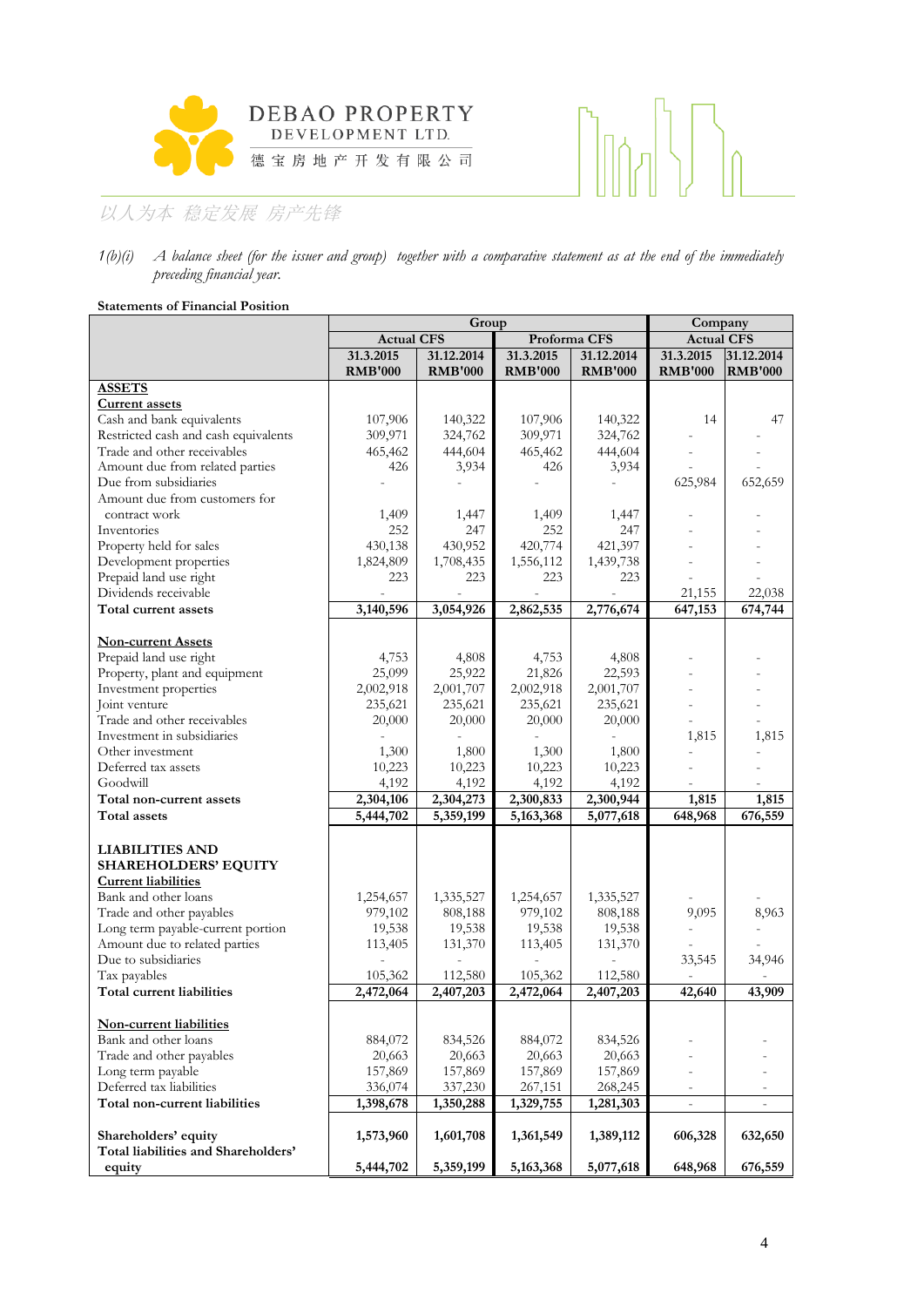



*1(b)(i) A balance sheet (for the issuer and group) together with a comparative statement as at the end of the immediately preceding financial year (continued).*

#### Explanatory Notes :

The main differences in the balance sheet between the Actual Consolidated Financial Statements and the unaudited Proforma Consolidated Financial Statements relate to (i) the recording of the attributed fair values of certain assets (such as property held for sales, and development properties as well as the associated tax effect on fair value these tangible assets) as at the respective dates of legal completion of the acquisitions of each PRC subsidiary as the book values of these assets in the Actual Consolidated Financial Statements, as compared with the unaudited Proforma Consolidated Financial Statements where the corresponding values of these assets were based on the historical purchase costs of the respective assets by the PRC subsidiaries; and (ii) the impact of the different comprehensive income statements between Actual Consolidated Financial Statements and the unaudited Proforma Consolidated Financial Statements as mentioned in the preceding section. Please refer to item 1(a)(i) Explanatory Notes for more details.

The Group reviewed and assessed the classification of the Group's investment in joint arrangements in accordance with the requirements of FRS 111. The Group concluded that investment in Jin Long Garden, which was classified as a jointly controlled operation under FRS 31 and was previously accounted using the equity method, should be accounted to recognise its assets (including its share of any assets jointly held), its liabilities (including its share of any liabilities incurred jointly), its revenue (including its share of revenue from the sale of the output by the joint operation) and its expenses (including its share of any expenses incurred jointly)(Details please refer to the Company's announcement dated on 2 April 2015).

The restatement do not have any effect on the Group's net assets and profit after tax as previously announced in the 1Q2014 Results Announcement.

*1(b)(ii) Aggregate amount of group's borrowings and debt securities* 

|                                             | Group (Actual CFS) |                |
|---------------------------------------------|--------------------|----------------|
|                                             | 31.3.2015          | 31.12.2014     |
|                                             | <b>RMB'000</b>     | <b>RMB'000</b> |
| Amount repayable in one year on less, or on |                    |                |
| demand:-                                    |                    |                |
| Secured (a)                                 | 1,217,978          | 1,325,527      |
| Unsecured (b)                               | 36,679             | 10,000         |
| Sub-total (1)                               | 1,254,657          | 1,335,527      |
|                                             |                    |                |
| Amount repayable after one year             |                    |                |
| Secured (a)                                 | 884,072            | 816,247        |
| Unsecured (b)                               |                    | 18,279         |
| Sub-total (2)                               | 884,072            | 834,526        |
|                                             |                    |                |
| Total debt $(1)+(2)$                        | 2,138,729          | 2,170,053      |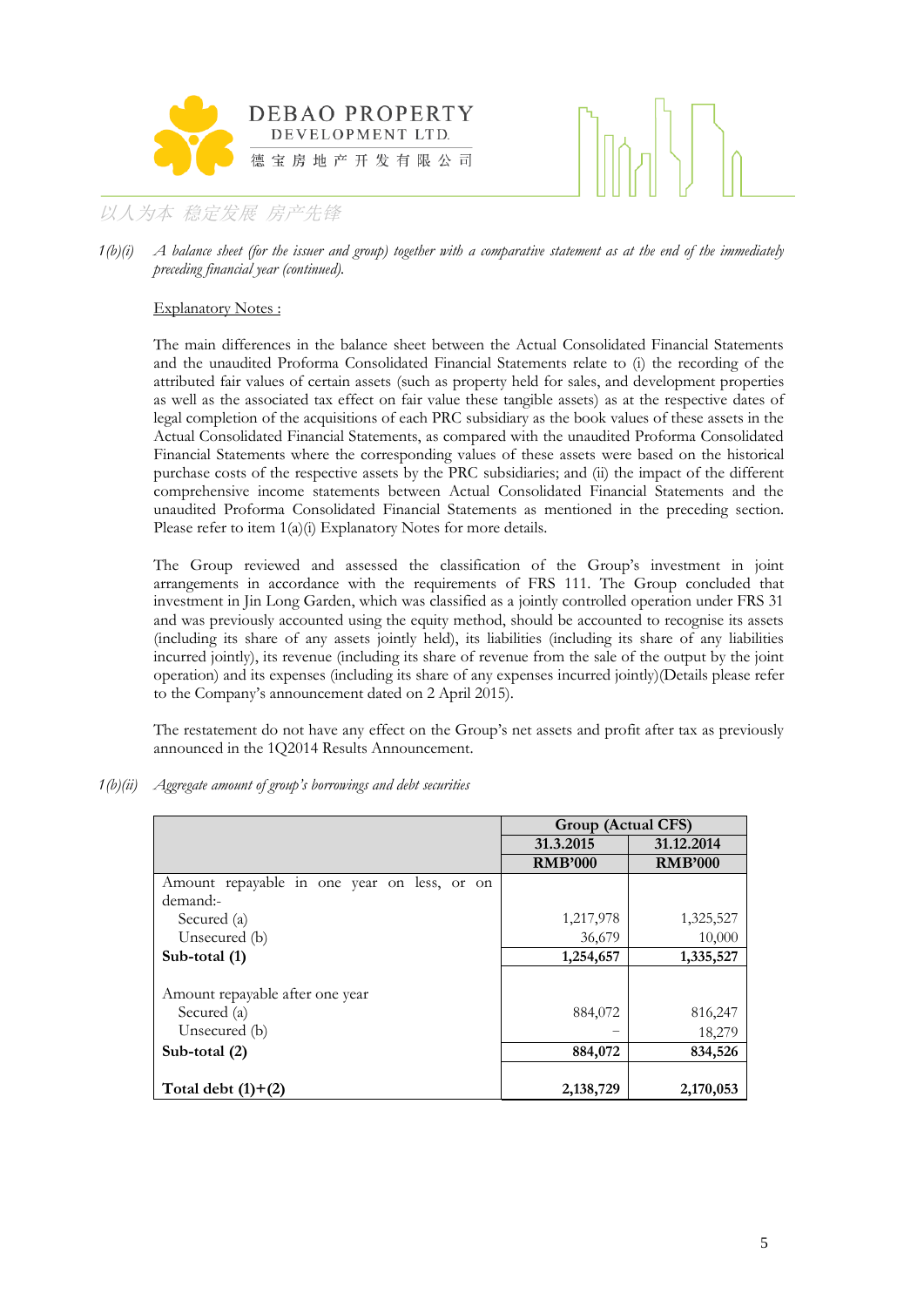

#### *1(b)(ii) Aggregate amount of group's borrowings and debt securities (continued)*

#### **Bank loans**

(a) Bank loans amounting to RMB36,776,000 (2014: RMB38,546,000) with an interest rate of 6.55% (2014: 6.55%) per annum are repayable from 2015 to 2019 and were secured by certain investment properties and land use rights as well as guaranteed by certain directors of the Group. The current portion of these loans amounted to RMB7,354,000 (2014: RMB7,249,000) and are repayable in twelve (12) months, while the non-current portion of these loans amounted to RMB29,422,000 (2014: RMB31,297,000).

Bank loan amounting to RMB45,000,000 (2014: RMB45,000,000) with an interest rate of 8.40% (2014: 8.40%) per annum, are repayable in 2015, secured by land use rights of the Group.

Bank loan amounting to RMB100,000,000 (2014: RMB129,500,000) with an interest rate of 6% (2014: 6%) per annum, are repayable in 2015, secured by certain land use rights and property of the Group and restricted cash and cash equivalents of RMB 80,000,000.

Bank loan amounting to RMB100,000,000 (2014: RMB100,000,000) with an interest rate of 7% (2014: 7%) per annum, are repayable in 2015 or repayable upon demand and were secured by certain land use rights of the Group.

Bank loan amounting to RMB74,300,000 (2014: RMB75,000,000) with an interest rate of 6.72% to 7% (2014: 6.72% to 7.80%) per annum, are repayable in 2015, secured by land use rights and investment properties of the Group and restricted cash and cash equivalents of RMB5,170,000 (2014: RMB17,170,000).

Bank loan amounting to RMB58,000,000 (2014: RMB58,000,000) with an interest rate of 6% to 6.30% (2014: 6% to 6.30%) per annum, are repayable in 2015, secured by land use rights of the Group.

Bank loan amounting to RMB Nil (2014: RMB27,000,000) with an interest rate of 6% (2014: 6%)per annum, has repaid in 2015, secured by land use rights and property of the Group.

Bank loan amounting to RMB72,500,000 (2014: RMB72,500,000) with an interest rate of 6% to 6.15% (2014: 6% to 6.15%)per annum, are repayable in 2015, secured by land use rights of the Group and restricted cash and cash equivalents of RMB50,000,000.

Bank loan amounting to RMB10,000,000 (2014: RMB10,000,000) with an interest rate of 6.15% (2014: 6.15%) per annum, are repayable in 2015, are secured restricted cash and cash equivalents of RMB 10,000,000.

Bank loan amounting to RMB40,000,000 (2014: RMB50,000,000) with an interest rate of 7% (2014: 7%) per annum, are repayable in 2015, secured by land use rights and investment property of the Group, as well as guaranteed by one director of the Group.

Bank loan amounting to RMB84,990,000 (2014: RMB85,000,000) bears an interest rate of 7% (2014: 7%) per annum, are repayable in 2015, secured by land use rights of the Group, as well as guaranteed by one director of the Group.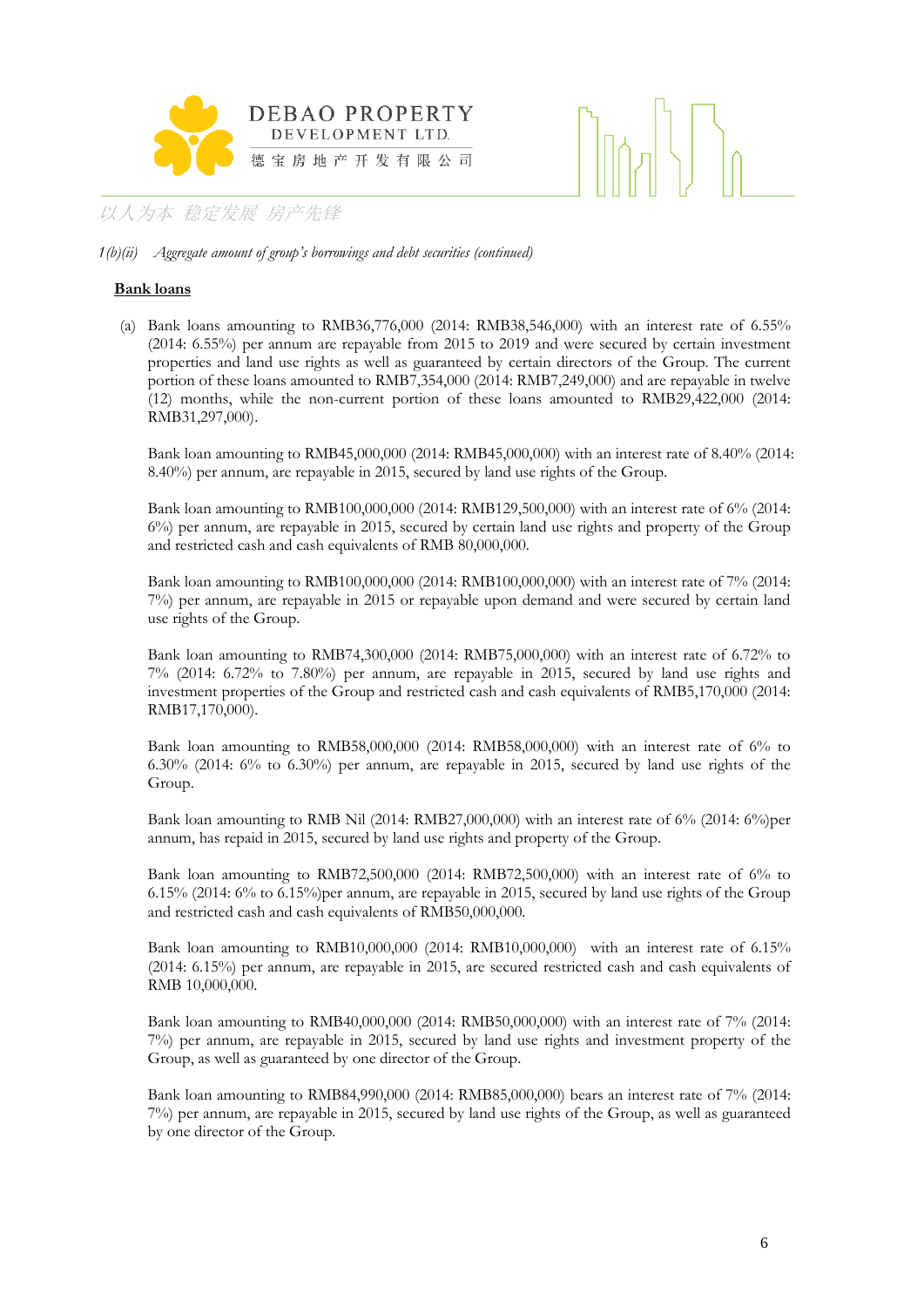



*1(b)(ii) Aggregate amount of group's borrowings and debt securities (continue)*

Bank loan amounting to RMB30,000,000 (2014: RMB30,000,000) bears an interest rate of 8.40% (2014: 7.8% to 8.28%) per annum, are repayable in 2015, secured by investment property of the Group.

New loan raised in 1Q2015 amounting to RMB31,200,000 bears an interest rate of 8.5% per annum, are repayable in 2016, secured by property held for sales and restricted cash and cash equivalents of RMB7,200,000, and guaranteed by other subsidiaries of the Group.

#### **Other loans(secured)**

(a) Loans raised together with a contractor for a total of RMB209,534,000 (2014: RMB210,533,000) with an interest rates ranging from prime rate to 140% on prime rate, repayable within one (1) to ten (10) years, secured by certain land use rights and an investment property of the Group as well as guaranteed by a director of the Group. RMB183,705,000 (2014: RMB183,704,000) has been advanced to the Group and approximately RMB55,814,000 (2014: RMB55,814,000)has been used to pay interest. The loans are repayable on demand.

Other loans amounting to RMB Nil (2014: RMB70,000,000) with an effective interest rate of approximately 14.50% (2014: 14.50%) per annum, has repaid in 2015 and secured by certain land use rights of the Group.

Other loan amounting to RMB84,000,000 (2014: RMB84,000,000) with an effective interest rate of approximately 15.80% (2014: 15.80%) per annum, repayable from 2015 to 2016, secured by land use rights of the Group and guaranteed by a director of the Group. The current portion of these loans amounted to RMB24,000,000 (2014: RMB24,000,000) are repayable in twelve (12) months, while the non-current portion of these loans amounted to RMB60,000,000 (2014: RMB60,000,000).

Other loan amounting to RMB82,000,000 (2014: RMB82,000,000) with an effective interest rate of approximately 14.54% (2014: 14.54%) per annum, repayable from 2015 to 2016, secured by property held for sales of the Group. The current portion of these loans amounted to RMB32,800,000 (2014: RMB32,800,000) are repayable in twelve (12) months, while the non-current portion of these loans amounted to RMB49,200,000 (2014: RMB49,200,000).

Other loan amounting to RMB137,189,000 (2014: RMB142,918,000) with an effective interest rate of approximately 5.23% (2014: 5.23%) per annum, repayable in 2015, secured by restricted cash and cash equivalents of RMB157,500,000.

Other loan amounting to RMB543,589,000 (2014: RMB548,589,000) with an effective interest rate of approximately 12.70% (2014: 12.70%) per annum, repayable from 2015 to 2017, secured by land use rights and property under development of the Group. The current portion of these loans amounted to RMB159,577,000 (2014: RMB164,577,000) are repayable in twelve (12) months, while the noncurrent portion of these loans amounted to RMB384,012,000 (2014: RMB384,012,000).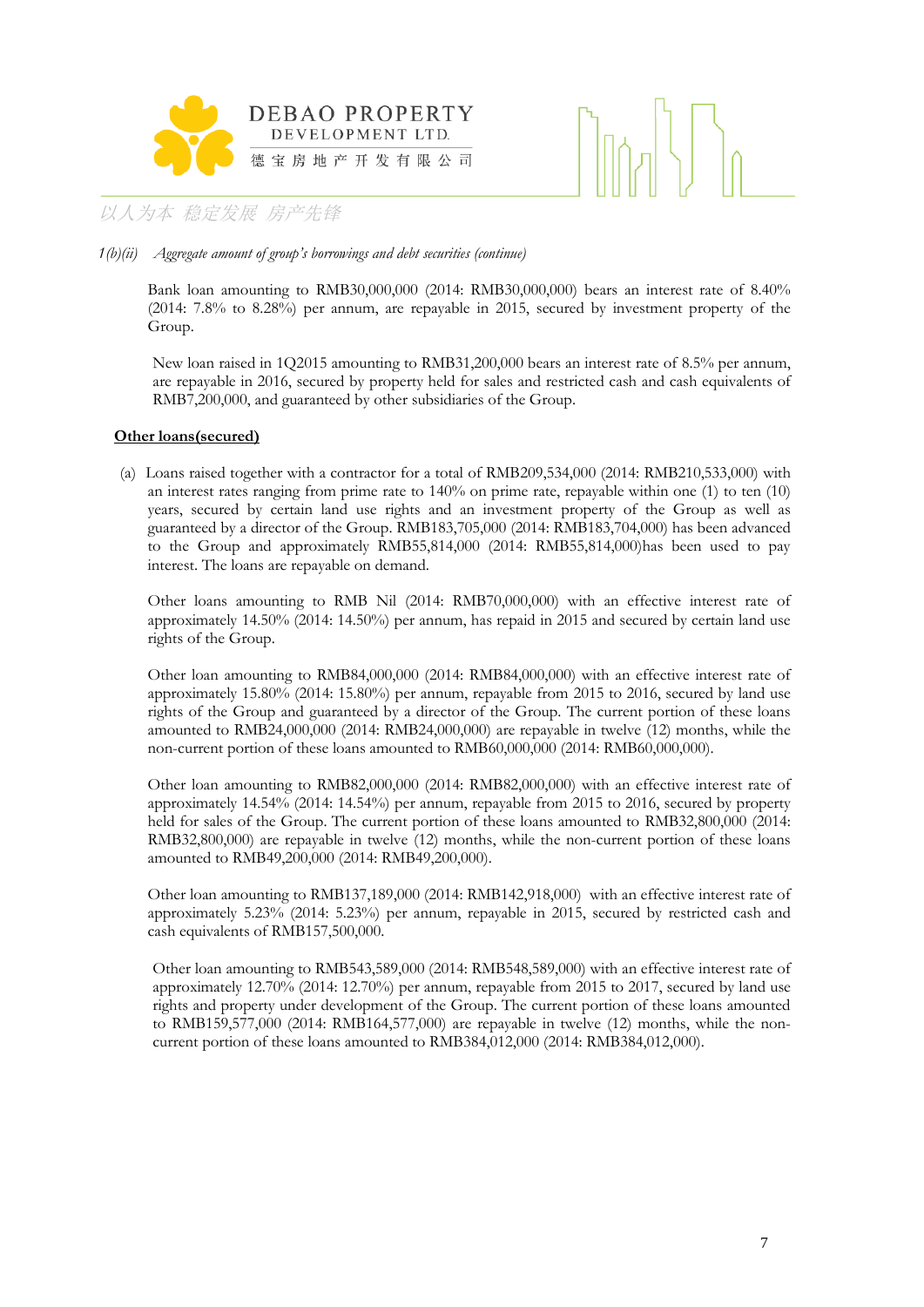



#### *1(b)(ii) Aggregate amount of group's borrowings and debt securities (continue)*

Other loan amounting to RMB297,590,000 (2014: RMB310,017,000) with an effective interest rate of approximately 15% (2014: 15%) per annum, repayable in 2017, secured by a director of the Group and his shares in the Company (details please refer to our corporate announcement dated 8 April 2014).

Other loan raised in 2015Q1 amounting to RMB91,211,000 with an effective interest rate of approximately 14% per annum, repayable in 2018, secured by land use rights and investment property of the Group. The current portion of these loans amounted to RMB27,363,000 are repayable in twelve (12) months, while the non-current portion of these loans amounted to RMB63,848,000.

#### **Other loans(unsecured)**

(b) Other loan amounting to RMB18,279,000 (2014: RMB18,279,000) with an effective interest rate of 18% (2014: 18%) per annum, are repayable in 2015 and unsecured.

Other loan amounting to RMB18,400,000 (2014: RMB10,00,000) with an effective interest rate of 24% (2014: 24%) per annum, are repayable upon demand and unsecured.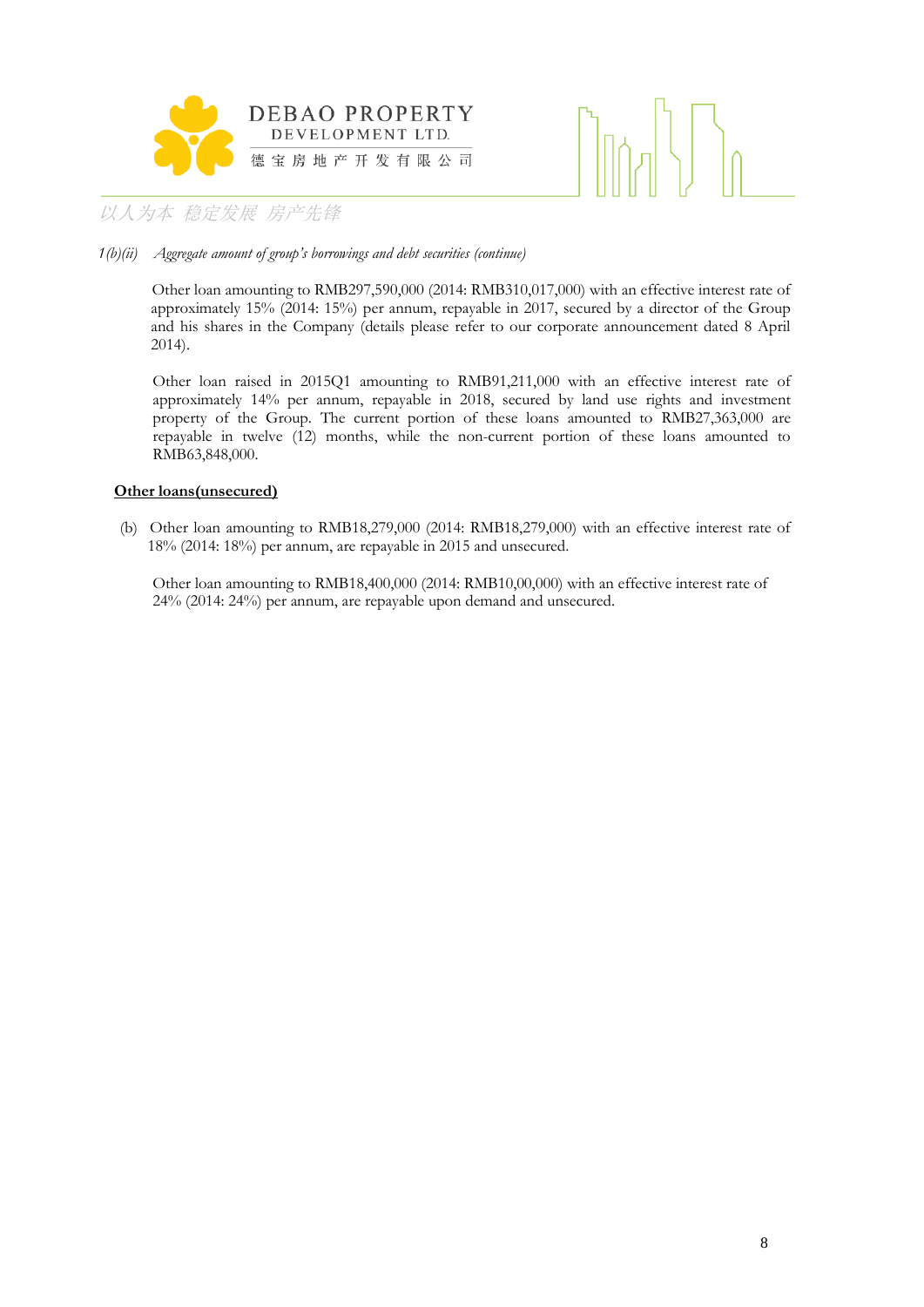

*1(c) A cash flow statement (for the group), together with a comparative statement for the corresponding period for the immediately preceding financial year.*

|                                                             | Group             |                |                |                |  |
|-------------------------------------------------------------|-------------------|----------------|----------------|----------------|--|
|                                                             | <b>Actual CFS</b> |                |                | Proforma CFS   |  |
|                                                             | 1Q2015            | 1Q2014         | 1Q2015         | 1Q2014         |  |
|                                                             | <b>RMB'000</b>    | <b>RMB'000</b> | <b>RMB'000</b> | <b>RMB'000</b> |  |
| Cash flows from operating activities                        |                   |                |                |                |  |
| Loss before tax                                             | (43, 489)         | (2,777)        | (43,242)       | (1,632)        |  |
| Adjustments for:                                            |                   |                |                |                |  |
| Depreciation and amortisation                               | 878               | 798            | 822            | 742            |  |
| Interest expense                                            | 34,263            | 19,211         | 34,263         | 19,211         |  |
| Interest income                                             | (2,314)           | (1,094)        | (2,314)        | (1,094)        |  |
| Operating profit before working capital changes             | (10, 662)         | 16,138         | (10, 471)      | 17,227         |  |
| Trade and other receivables                                 | (33, 744)         | (44, 971)      | (34, 719)      | (45, 045)      |  |
| Development properties                                      | (99, 880)         | (37, 815)      | (98,905)       | (38, 592)      |  |
| Property held for sales                                     | 814               | 20,591         | 623            | 20,353         |  |
| Amount due from customers for contract work                 | 38                | 11,208         | 38             | 11,208         |  |
| Inventories                                                 | (5)               | (7)            | (5)            | (7)            |  |
| Trade and other payables                                    | 175,396           | 103,527        | 175,396        | 103,527        |  |
| Amounts due to related parties                              | (17, 965)         | (4,769)        | (17, 965)      | (4,769)        |  |
| Net cash from operations                                    | 13,992            | 63,902         | 13,992         | 63,902         |  |
| Interest paid                                               | (26, 171)         | (23,029)       | (26, 171)      | (23,029)       |  |
| Interest received                                           | 2,314             | 1,094          | 2,314          | 1,094          |  |
| Income taxes paid                                           | (8,981)           | (77, 833)      | (8,981)        | (77, 833)      |  |
| Net cash used in operating activities                       | (18, 846)         | (35, 866)      | (18, 846)      | (35, 866)      |  |
|                                                             |                   |                |                |                |  |
| Cash flows from investing activities                        |                   |                |                |                |  |
| Addition in investment property                             | (774)             | (4,904)        | (774)          | (4,904)        |  |
| Disposal of other investment                                | 500               |                | 500            |                |  |
| Purchases of properties, plant and equipment                |                   | (172)          |                | (172)          |  |
| Net cash (used in) from investing activities                | (274)             | (5,076)        | (274)          | (5,076)        |  |
| Cash flows from financing activities                        |                   |                |                |                |  |
| Amount due from related parties                             | 3,508             | 3,363          | 3,508          | 3,363          |  |
| Fixed deposit                                               | 14,791            | 87,766         | 14,791         | 87,766         |  |
| Proceeds from bank and other loans                          | 130,819           | 122,981        | 130,819        | 122,981        |  |
| Repayment of bank and other loans                           | (162, 143)        | (163, 715)     | (162, 143)     | (163, 715)     |  |
| Net cash from (used in) financing activities                | (13, 025)         | 50,395         | (13, 025)      | 50,395         |  |
|                                                             |                   |                |                |                |  |
|                                                             |                   |                |                |                |  |
| Net increase in cash and cash equivalents                   | (32, 145)         | 9,453          | (32, 145)      | 9,453          |  |
| Effects of exchange rate changes on the balance of          |                   |                |                |                |  |
| cash held in foreign currencies                             | (271)             | (232)          | (271)          | (232)          |  |
| Cash and cash equivalents at the beginning of the<br>period | 140,322           | 141,223        | 140,322        |                |  |
|                                                             |                   |                | 107,906        | 141,223        |  |
| Cash and cash equivalents at the end of the period          | 107,906           | 150,444        |                | 150,444        |  |

Explanatory Notes:

Notwithstanding the fair value adjustments to our cost of property development sales of our existing development properties during our Restructuring Exercise, such fair value adjustments do not affect our operating cash flows from existing development properties.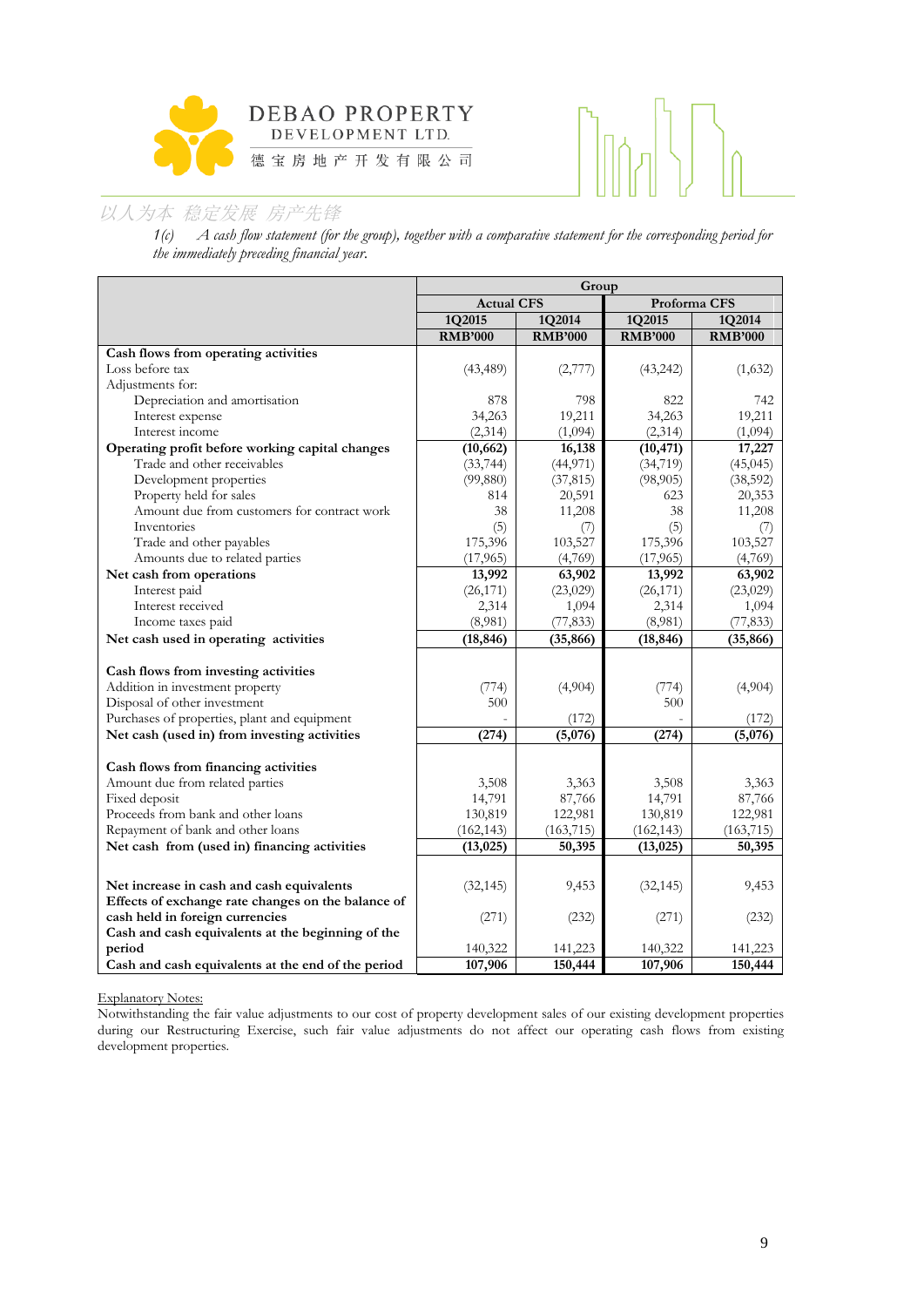



1(d)(i) A statement (for the issuer and group) showing either (i) all changes in equity or (ii) changes in equity other than those arising from capitalisation issues and distributions to shareholders, *together with a comparative statement for the corresponding period of the immediately preceding financial year.*

|                                         |                                            | Group - Actual CFS                     |                                          |                                               |                                      |                                                 |                                                                          |                                                    |                         |  |
|-----------------------------------------|--------------------------------------------|----------------------------------------|------------------------------------------|-----------------------------------------------|--------------------------------------|-------------------------------------------------|--------------------------------------------------------------------------|----------------------------------------------------|-------------------------|--|
|                                         | <b>Issued</b><br>Capital<br><b>RMB'000</b> | Retained<br>Earnings<br><b>RMB'000</b> | Translation<br>Reserve<br><b>RMB'000</b> | <b>Statutory</b><br>Reserve<br><b>RMB'000</b> | Capital<br>Reserve<br><b>RMB'000</b> | <b>Revaluation</b><br>Reserve<br><b>RMB'000</b> | Attributable to<br>equity holders<br>of the<br>Company<br><b>RMB'000</b> | Non-<br>Controlling<br>Interests<br><b>RMB'000</b> | Total<br><b>RMB'000</b> |  |
| Balance as at 1 January 2014            | 909,831                                    | 285,279                                | 1,821                                    | 23,887                                        | 396                                  | 17,788                                          | 1,239,002                                                                | 25,519                                             | 1,264,521               |  |
| Total comprehensive loss for the period |                                            | (5,812)                                | ,752                                     |                                               | $\overline{\phantom{a}}$             |                                                 | (4,060)                                                                  | (3,996)                                            | (8,056)                 |  |
| Balance as at 31 March 2014             | 909,831                                    | 279,467                                | 3,573                                    | 23,887                                        | 396                                  | 17,788                                          | 1,234,942                                                                | 21,523                                             | 1,256,465               |  |
| Balance as at 1 January 2015            | 909,831                                    | 400,165                                | 17,254                                   | 23,887                                        | 396                                  | 17,788                                          | 1,369,321                                                                | 232,387                                            | 1,601,708               |  |
| Total comprehensive loss for the period |                                            | (35, 235)                              | 16,061                                   |                                               | $\overline{\phantom{0}}$             |                                                 | (19, 174)                                                                | (8,574)                                            | (27, 748)               |  |
| Balance as at 31 March 2015             | 909,831                                    | 364,930                                | 33,315                                   | 23,887                                        | 396                                  | 17,788                                          | 1,350,147                                                                | 223,813                                            | 1,573,960               |  |

|                                               |                           | Group - Proforma CFS       |                           |                           |                           |                           |                           |                |                             |                         |
|-----------------------------------------------|---------------------------|----------------------------|---------------------------|---------------------------|---------------------------|---------------------------|---------------------------|----------------|-----------------------------|-------------------------|
|                                               |                           |                            |                           |                           |                           |                           |                           | Attributable   |                             |                         |
|                                               |                           |                            |                           |                           |                           |                           |                           | to equity      |                             |                         |
|                                               |                           |                            |                           |                           |                           |                           |                           | holders of the | Non-                        |                         |
|                                               | <b>Issued</b>             | Retained                   | <b>Translation</b>        | Proforma                  | <b>Statutory</b>          | Capital                   | Revaluation               | Company        | Controlling                 |                         |
|                                               | Capital<br><b>RMB'000</b> | Earnings<br><b>RMB'000</b> | Reserve<br><b>RMB'000</b> | Reserve<br><b>RMB'000</b> | Reserve<br><b>RMB'000</b> | Reserve<br><b>RMB'000</b> | Reserve<br><b>RMB'000</b> | <b>RMB'000</b> | Interests<br><b>RMB'000</b> | Total<br><b>RMB'000</b> |
| Balance as at 1 January 2014                  | 909,831                   | 206,905                    | 1,821                     | (148, 414)                | 31,442                    | 396                       | 21,707                    | 1,023,688      | 25,519                      | 1,049,207               |
| comprehensive loss for the<br>Total<br>period |                           | (4,935)                    | 1,752                     | $\overline{\phantom{0}}$  | $\overline{\phantom{0}}$  | $\overline{\phantom{0}}$  | $\overline{\phantom{a}}$  | (3,183)        | (3,996)                     | (7,179)                 |
| Balance as at 31 March 2014                   | 909,831                   | 201,970                    | 3,573                     | (148, 414)                | 31,442                    | 396                       | 21,707                    | 1,020,505      | 21,523                      | 1,042,028               |
|                                               |                           |                            |                           |                           |                           |                           |                           |                |                             |                         |
| Balance as at 1 January 2015                  | 909,831                   | 324,509                    | 17,254                    | (148, 414)                | 31,442                    | 396                       | 21,707                    | 1,156,725      | 232,387                     | 1,389,112               |
| comprehensive loss for the<br>Total<br>period |                           | (35,050)                   | 16,061                    | -                         | $\overline{\phantom{0}}$  | $\overline{\phantom{a}}$  | $\overline{\phantom{a}}$  | (18,989)       | (8, 574)                    | (27, 563)               |
| Balance as at 31 March 2015                   | 909,831                   | 289,459                    | 33,315                    | (148, 414)                | 31,442                    | 396                       | 21,707                    | 1, 137, 736    | 223,813                     | 1,361,549               |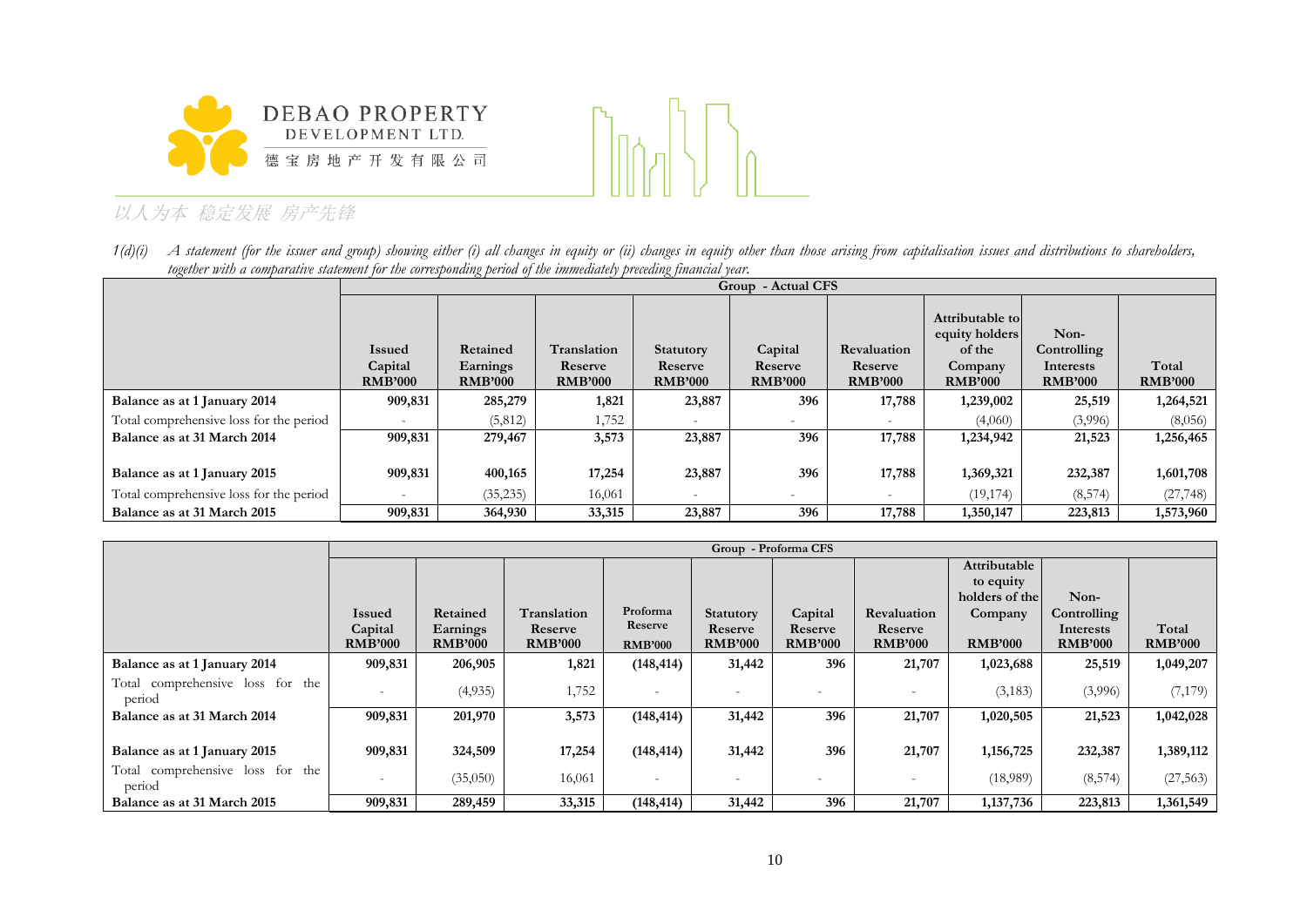



*1(d)(i) A statement (for the issuer and group) showing either (i) all changes in equity or (ii) changes in equity other than those arising from capitalisation issues and distributions to shareholders, together with a comparative statement for the corresponding period of the immediately preceding financial year.*

|                                            | Company        |                           |                                |                |  |  |  |  |
|--------------------------------------------|----------------|---------------------------|--------------------------------|----------------|--|--|--|--|
|                                            | Share capital  | <b>Accumulated losses</b> | <b>Translation reserv</b><br>e | Total          |  |  |  |  |
|                                            | <b>RMB'000</b> | <b>RMB'000</b>            | <b>RMB'000</b>                 | <b>RMB'000</b> |  |  |  |  |
| Balance as at 1 January 2014               | 909,831        | (245, 208)                | (12, 429)                      | 652,194        |  |  |  |  |
| Total comprehensive loss for the<br>period |                | (1, 419)                  | 21,186                         | 19,767         |  |  |  |  |
| Balance as at 31 March 2014                | 909,831        | (246, 627)                | 8,757                          | 671,961        |  |  |  |  |
| Balance as at 1 January 2015               | 909,831        | (252, 826)                | (24, 355)                      | 632,650        |  |  |  |  |
| Total comprehensive loss for the<br>period |                | (1,058)                   | (25,264)                       | (26, 322)      |  |  |  |  |
| Balance as at 31 March 2015                | 909,831        | (253, 884)                | (49, 619)                      | 606,328        |  |  |  |  |

*1(d)(ii) Details of any changes in the company's share capital arising from rights issue, bonus issue, share buy-backs, exercise of share options or warrants, conversion of other issues of equity securities, issue of shares for cash or as consideration*  for acquisition or for any other purpose since the end of the previous period reported on. State also the number of *shares that may be issued on conversion of all the outstanding convertibles as at the end of the current financial period reported on and as at the end of the corresponding period of the immediately preceding financial year.*

Nil.

*1(d)(iii) To show the total number of issued shares excluding treasury shares as at the end of the current financial period and as at the end of the immediately preceding year.*

There are no treasury shares as at 31 December 2014 and 31 March 2015 respectively.

Number of ordinary shares and share capital of our Company as at the balance sheet dates:

|                       | 31.3.2015               |         | 31.12.2014    |         |  |  |
|-----------------------|-------------------------|---------|---------------|---------|--|--|
|                       | S\$'000<br>No of shares |         | No of shares  | S\$'000 |  |  |
| Issued and fully paid | 1,125,000,000           | 187.147 | 1,125,000,000 | 187,147 |  |  |

*1(d)(iv) A statement showing all sales, transfers, disposal, cancellation and/or use of treasury shares as at the end of the current financial period reported on*.

Nil.

*2. Whether the figures have been audited or reviewed and in accordance with which auditing standard or practice.*

The figures have neither been audited nor reviewed by the Company's auditors.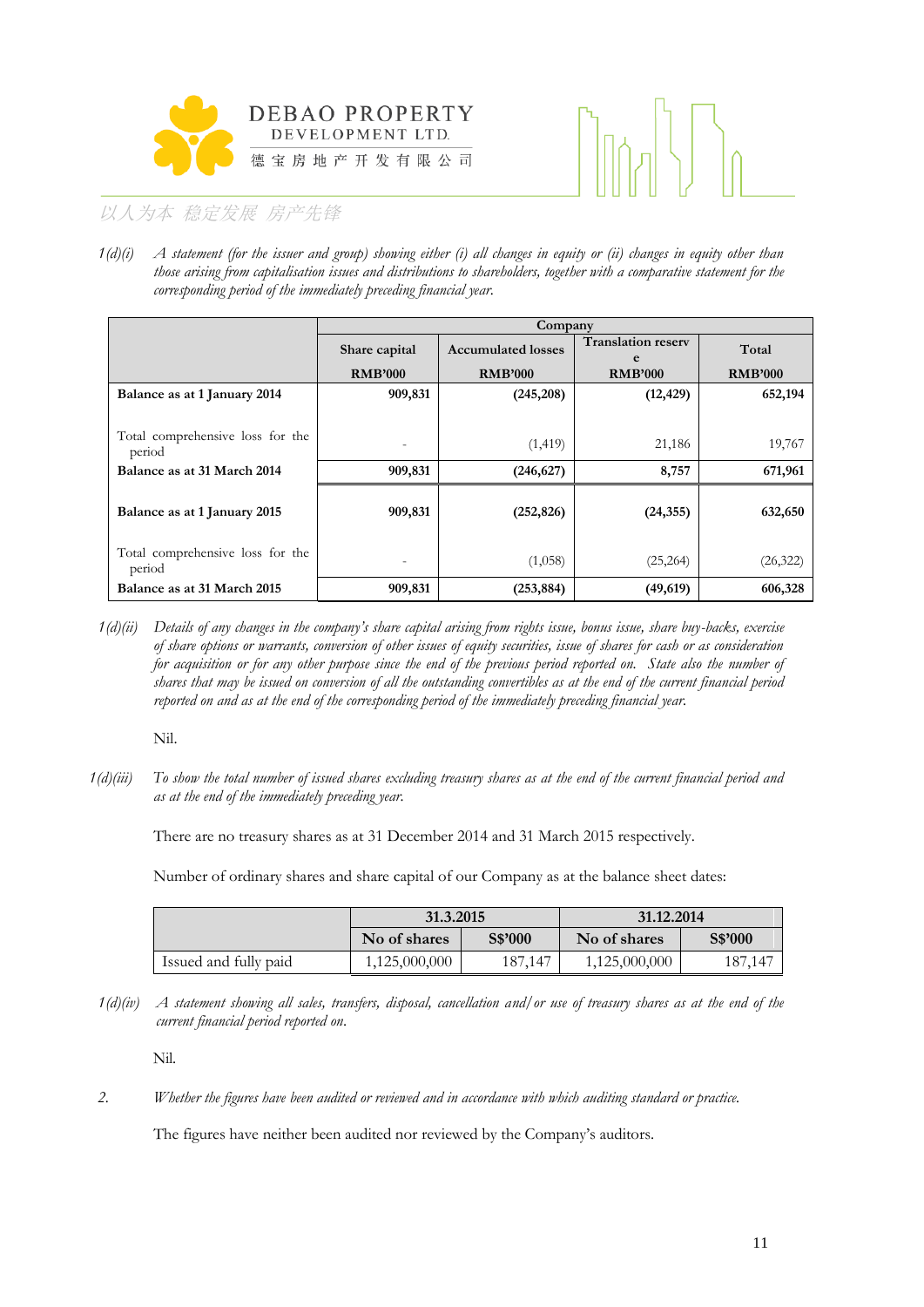



*3. Where the figures have been audited or reviewed, the auditors' report (including any qualifications or emphasis of a matter).*

Not applicable.

*4. Whether the same accounting policies and methods of computation as in the issuer's most recently audited annual financial statements have been applied.*

The Group has applied the same accounting policies and methods of computation in its unaudited financial statements for 1Q 2015 as those of the audited financial statements for the year ended 31 December 2014, as well as all the applicable Financial Reporting Standards ("FRS") which became effective for financial years beginning on or after 1 January 2015. The adoption of all new and revised FRSs has no material effect on the 1Q 2015 unaudited financial statements.

*5. If there are any changes in the accounting policies and methods of computation, including any required by an accounting standard, what has changed, as well as the reasons for, and the effect of, the change.*

Nil.

*6. Earnings per ordinary share (EPS) of the group for the current financial period reported on and the corresponding period of the immediately preceding financial year, after deducting any provision for preference dividends.*

|                       | <b>GROUP</b>      |        |                  |        |  |  |  |
|-----------------------|-------------------|--------|------------------|--------|--|--|--|
| <b>RMB</b> fens       | <b>Actual CFS</b> |        | Proforma CFS     |        |  |  |  |
|                       | 1Q2015            | 1Q2014 | 1Q2015           | 1Q2014 |  |  |  |
| <b>Loss Per Share</b> |                   |        |                  |        |  |  |  |
| Basic (a)<br>(i)      | (3.13)            | (0.52) | (0.44)<br>(3.12) |        |  |  |  |

(a) Earnings per share has been computed based on the ordinary shares capital of 1,125,000,000 shares ie: number of ordinary shares issued and paid-up, please refer to item 1(d)(iii).

*7. Net asset value (for the issue and group) per ordinary share based on issued share capital of the issuer at the end of the (a) current period reported on and (b) immediately preceding financial year.*

|                                                                                                     |                   | Group      | Company                 |              |                   |            |
|-----------------------------------------------------------------------------------------------------|-------------------|------------|-------------------------|--------------|-------------------|------------|
| <b>RMB</b> fens                                                                                     | <b>Actual CFS</b> |            |                         | Proforma CFS | <b>Actual CFS</b> |            |
|                                                                                                     | 31.3.2015         | 31.12.2014 | 31.12.2014<br>31.3.2015 |              | 31.3.2015         | 31.12.2014 |
| Net asset value per<br>ordinary share based on<br>issued share capital at<br>end of financial vear* | 139.91            | 142.37     | 121.03                  | 123.48       | 53.90             | 56.24      |

\* Net asset value per share has been computed based on the ordinary shares capital of 1,125,000,000 shares ie: number of ordinary shares issued and paid-up, please refer to item 1(d)(iii).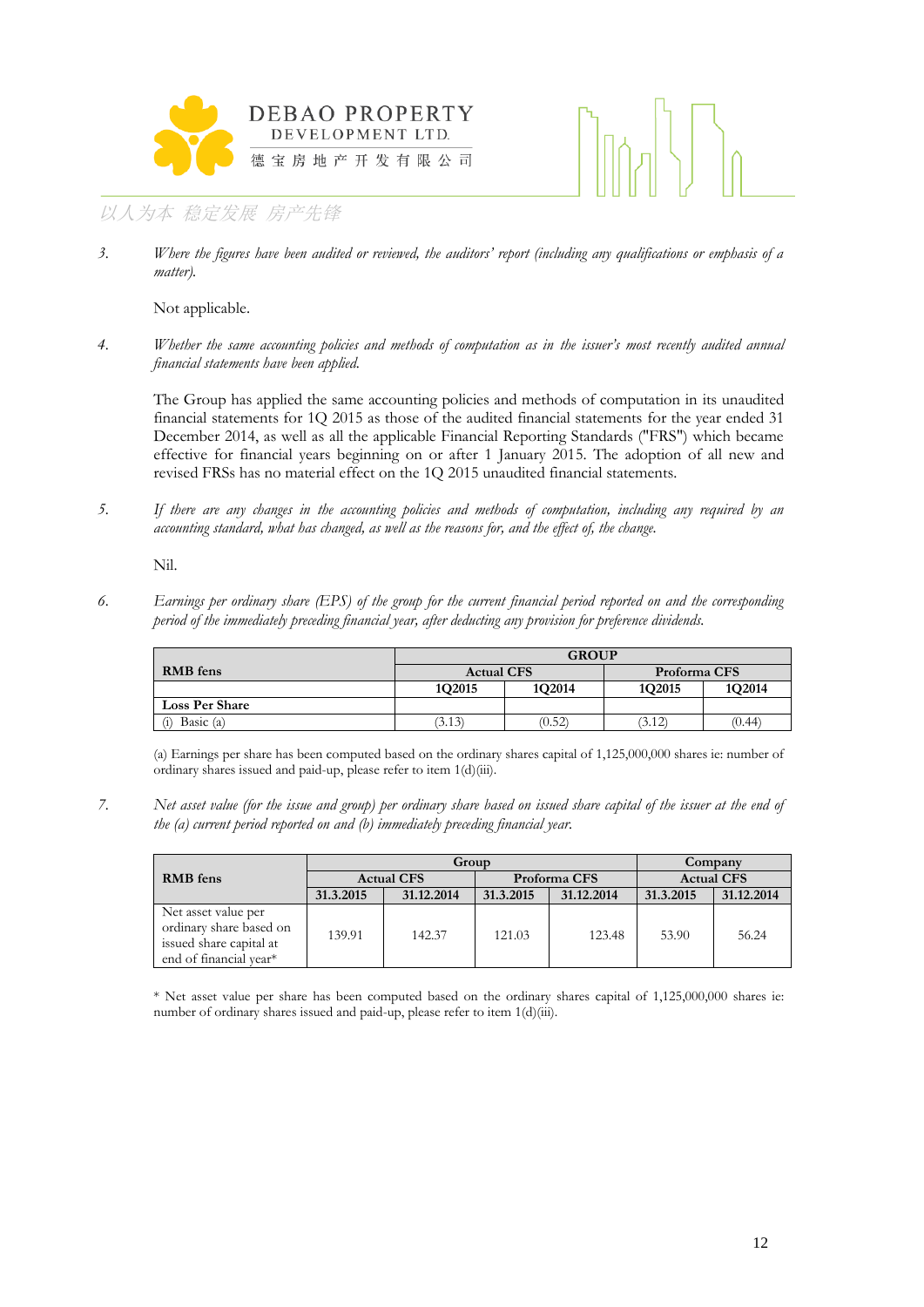



- *8. A review of performance of the group, to the extent necessary for a reasonable understanding of the group's business. It must include a discussion of the following:*
	- *(a) any significant factor that affected the turnover, costs and earnings of the group for the current financial period reported on, including (where applicable) seasonal or cyclical factors; and*
	- *(b) any material factors that affected the cash flow, working capital, assets or liabilities of the group during the current financial period reported on.*

#### **Key differences in the comprehensive income statement and balance sheet items of our Actual Consolidated Financial statements and our Proforma Consolidated Financial statements for 1Q 2015**

|                                     | Actual*        | Proforma <sup>**</sup> | <b>Difference</b> |
|-------------------------------------|----------------|------------------------|-------------------|
|                                     | 1Q2015         | 1Q2015                 | ***               |
|                                     | <b>RMB'000</b> | <b>RMB'000</b>         | <b>RMB'000</b>    |
| Comprehensive income statement item |                |                        |                   |
| Cost of sales                       | (4,626)        | (4, 435)               | (191)             |
| Administrative expenses             | (15,028)       | (14, 972)              | (56)              |
| Income tax expense                  | (320)          | (382)                  | 62                |
| Profit for the period               | (43,809)       | (43, 624)              | (185)             |
| Balance sheet items                 |                |                        |                   |
| Property held for sales             | 430,138        | 420,774                | 9,364             |
| Development properties              | 1,824,809      | 1,556,112              | 268,697           |
| Property, plant and equipment       | 25,099         | 21,826                 | 3,273             |
| Deferred tax liabilities            | 336,074        | 267,151                | 68,923            |
| Shareholders' equity                | 1,573,960      | 1,361,549              | 212,411           |

\* Based on the unaudited Actual Consolidated Financial Statements.

\*\* Based on the unaudited Proforma Consolidated Financial Statements.

\*\*\* Refer to Explanatory Notes  $1(a)(i)$  and  $1(b)(i)$ .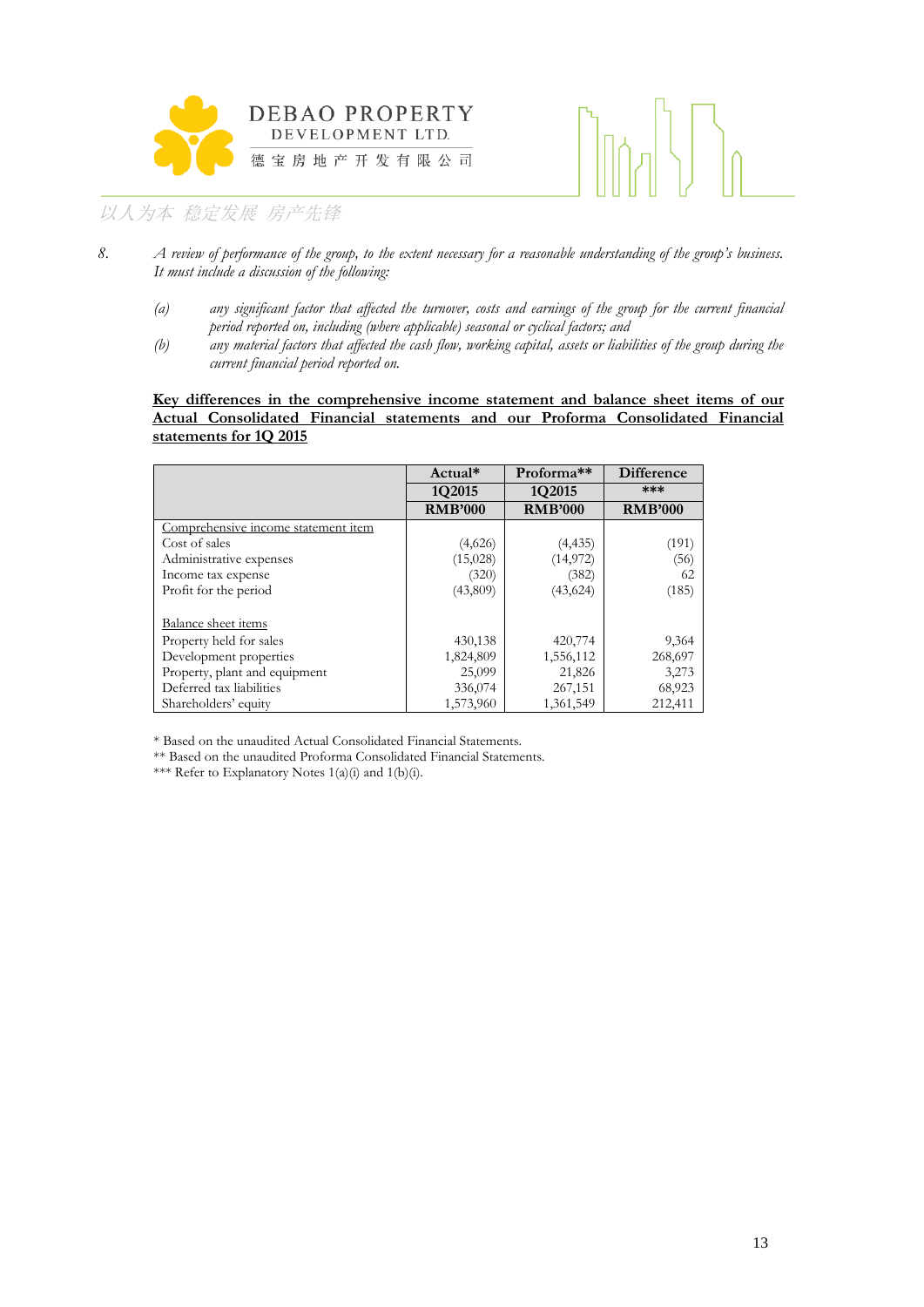



8. *A review of performance of the group, to the extent necessary for a reasonable understanding of the group's business. It must include a discussion of the following (continued) :*

#### **Review based on our unaudited Actual Consolidated Financial Statements**

#### **Income statement**

#### **Revenue**

Our Group's revenue decreased by RMB50.4 million, or 82%, from RMB61.3 million in 1Q2014 to RMB10.9 million in 1Q2015. The decrease was mainly attributed to the decrease in revenue from our property development sales by RMB47.8 million, from RMB50.8 million in 1Q2014 to RMB3.0 million in 1Q2015. The decrease in revenue from the property development sales was mainly due to a lower GFA sold and recognized and a lower average selling price ("ASP") per square metre ("sqm") achieved in 1Q2015 compared with the previous corresponding period. The GFA sold and recognised in 1Q2014 and 1Q2015 was 3,500 sqm and 470 sqm respectively, while the ASP per sqm had decreased from approximately RMB15,100 per sqm in 1Q2014 to approximately RMB7,300 per sqm in 1Q2015. There was no revenue of villa recognized in 1Q2015, which with higer ASP per sqm, and this caused the decrease of total ASP per sqm. Besides, there is about RMB390.8 million of advance from customers for pre-sales of properties that did not meet sales recognition criteria on 31 March 2015.

The decrease in revenue was also contributed by an decrease in revenue contribution from construction contracts of RMB3.0 million, which was mainly due to the decrease in revenue from construction contracts work done for Jin Long Garden, our jointly controlled construction operations, as the construction contracts has been settled in February 2014.

In addition, there was an increase in revenue contribution from property management service income and property rental income of RMB0.4 million, mainly due to the increase in property management fees from Shanshui Longpan, Phase 1 and Phase 1(ii) villas, one of residence communities that we provided property management service since the fourth quarter of 2014.

#### **Cost of Sales and Gross Profit**

Our cost of sales is decreased by RMB22.4 million, or 83%, from RMB27.0 million in 1Q2014 to RMB4.6 million in 1Q2015. This was mainly caused by a decrease in cost of property development sales by RMB24.3 million, which was fairly in line with the decrease of GFA recognised.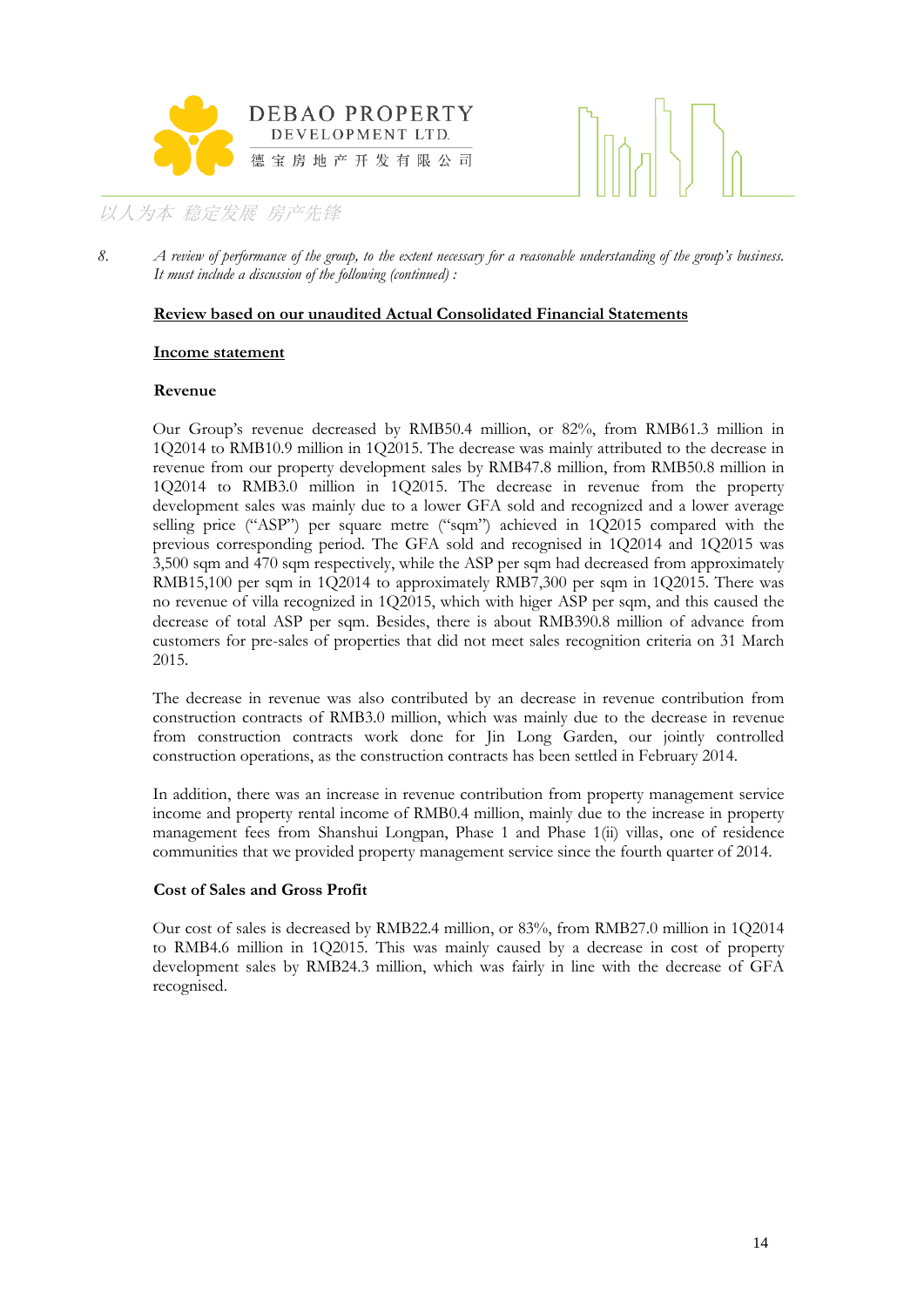



8. *A review of performance of the group, to the extent necessary for a reasonable understanding of the group's business. It must include a discussion of the following (continued):*

Included in the 1Q2015 cost of property development sales of our Unaudited Actual Consolidated Financial Statements, was a fair value adjustment which increased the cost of property development sales by RMB0.2 million. The fair value adjustment to the cost of property development sales was mainly due to the application SFRS 103 for the acquisition of the PRC subsidiaries by our Group where, *inter alia*, the development properties and property held for sale held by the respective PRC subsidiary would need to be recorded at fair value at the respective dates of acquisition, which is higher than the historical costs. Accordingly, this resulted in a corresponding fair value adjustment to the cost of property development sales when the Group recorded sales for their sold properties during 1Q2015.

The quantum of the total fair value adjustments to our cost of property development sales over time would be limited to the aggregate of the excess of attributed fair values of these properties over the corresponding historical book values at the time of acquisition of approximately RMB488.7 million (excluding the offset against estimated deferred tax liability adjustment of approximately RMB122.2 million). As the cumulative fair value adjustments to our cost of property development sales amounted to RMB217.7 million as at end of 1Q2015, the aggregate of remaining fair value adjustments to our future cost of property development sales in the Actual Consolidated Financial Statements will only be up to RMB271.0 million **(excluding the offset against estimated deferred tax liability adjustment of approximately RMB67.8 million, which will result in net future fair value adjustments of approximately RMB203.2 million only).**

In terms of gross profit margin, our overall gross profit margin increased from 56% in 1Q2014 to 58% in 1Q2015, as a result of increase proportion of property rental income in total revenue, with a higher gross profit margin.

With the exclusion of the non-cash fair value adjustment on the cost of property development sales due to the application of SFRS 103 (the **"SFRS 103 Adjustment"**), the Proforma gross profit margins attained are at 59% and 58% in 1Q2015 and 1Q2014.

#### **Other Income**

Other operating income, which mainly included interest income and miscellaneous income, and the majority of which is surcharge income from property management services.

Other income increased by RMB0.7 million or approximately 46% from RMB1.6 million in 1Q2014 to RMB2.3 million in 1Q2015, which was mainly caused by a increase of RMB0.7 million of interest income from restricted cash and cash equivalents.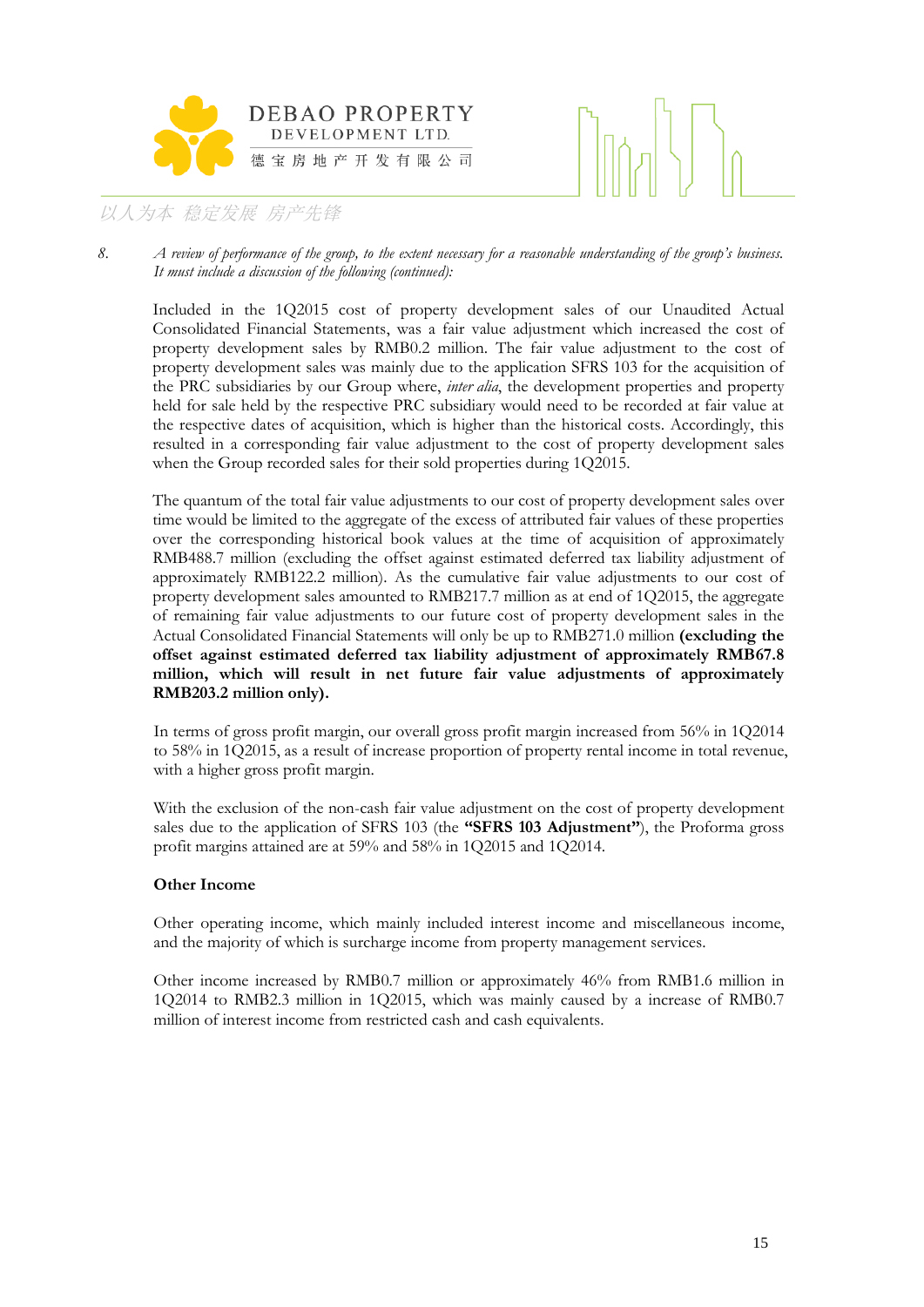



#### **Selling and Distribution Expenses**

Selling expenses primarily included staff cost, advertising and promotion expenses, sales commissions, sales offices rental expenses and maintenance costs.

The selling and distribution expenses decreased by RMB3.2 million in 1Q2015 as compared with the respective periods of last year. The higher selling and distribution expenses in 1Q2014 were due mainly to the expenses incurred for the marketing efforts for the Phase 3 of Shanshui Longpan (a property development project located at No. 87 North Area, Foshan Household Appliances Industry Base of the National Torch Program, Baini Town, Sanshui District, Foshan City) and commercial units of Sihui City Mall (a property development project located at Sihui Avenue, Dongcheng, Sihui City).

#### **Administrative Expenses**

Administrative expenses comprise various expenses such as salaries and staff-related expenses of general administrative staff, utilities, depreciation charges for building and office equipment, telecommunication expenses, entertainment expenses, professional fees, travelling expenses, foreign exchange loss and other general office overheads expenses..

Administrative expenses increased by RMB1.6 million or 12% from RMB13.4 million in 1Q2014 to RMB15.0 million in 1Q2015, mainly attributable to an increase of staff salaries and staff related expenses to meet staffing needs arising from our projects of Sihui City Mall and Tianjin Boulevard.

#### **Finance Costs**

Finance cost, net of capitalised interest, recorded a increase of RMB15.1 million in 1Q2015 compared to 1Q2014 mainly due to the increase finance cost caused by increase of average loan balance from RMB1,335.7 million in 1Q2014 to RMB2,154.4 million in 1Q2015 (refer to Paragraph 1(b)ii). Since the new loans raised were mainly working capital loans with higher effective interest rate, the respective interest incurred were expensed-off to the income statement directly.

<sup>8.</sup> *A review of performance of the group, to the extent necessary for a reasonable understanding of the group's business. It must include a discussion of the following (continued) :*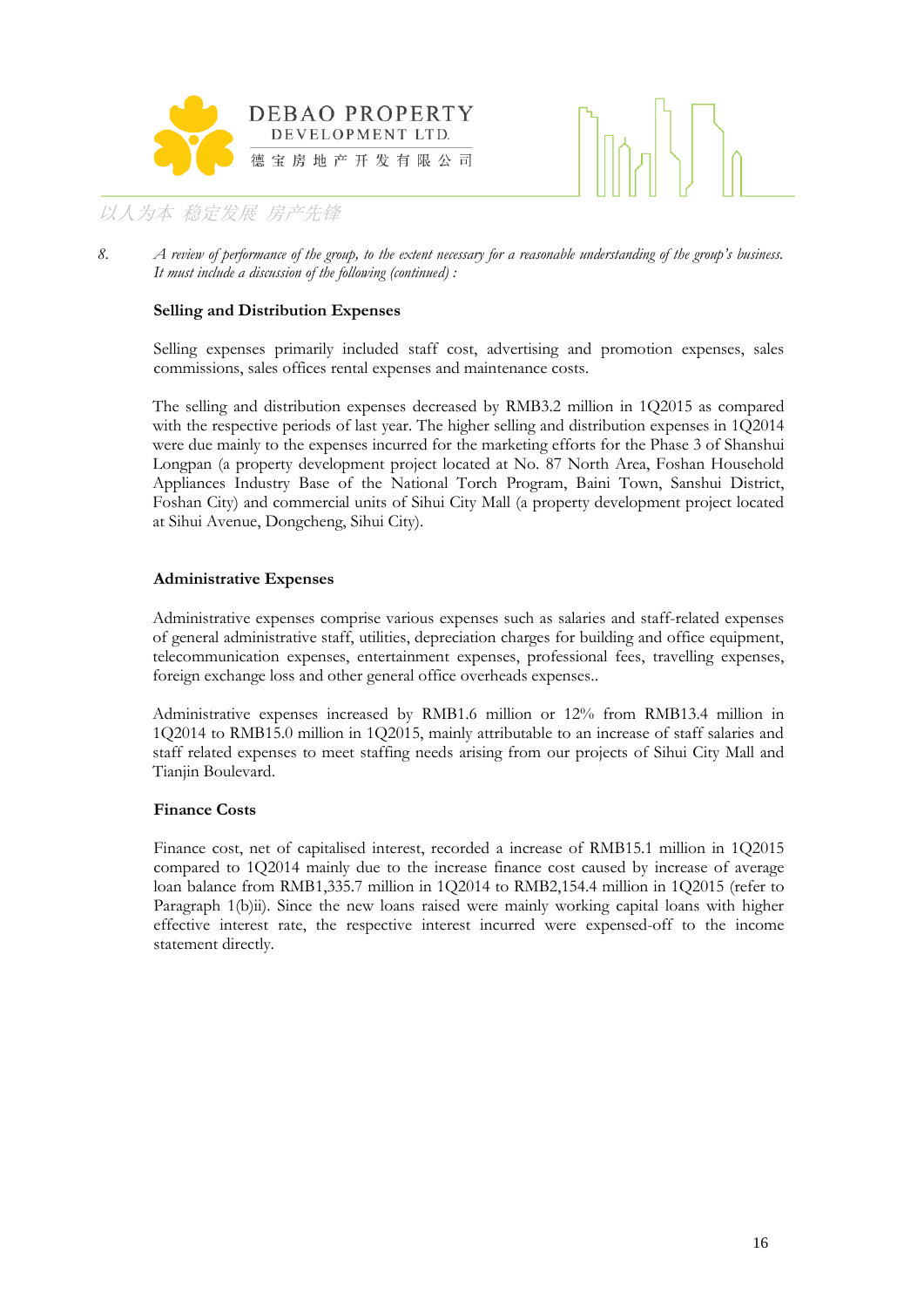



8. *A review of performance of the group, to the extent necessary for a reasonable understanding of the group's business. It must include a discussion of the following (continued):*

#### **Amortisation**

Amortisation relates to the amortisation of prepaid land use rights for our corporate office since 4Q2009 and the completed Shanshui Longpan Hotel building. The amortisation is based on 40 years rights of use of the land. As Shanshui Longpan Hotel building will be rented out and has been transferred to our investment property as of 31 December 2013, the corresponding amortisation of land use right of Shanshui Longpan Hotel building stopped since then.

#### **Depreciation**

Depreciation relates to the depreciation charge on our properties, plant and equipment.

Depreciation increased by RMB0.05 million in 1Q2015, which is almost equivalent as to last period.

#### **Income Tax Expenses**

Income tax includes statutory enterprise income tax and land appreciation tax ("**LAT**"). Income tax decreased by RMB6.7 million in 1Q2015 as compared with 1Q2014. The lower income tax expenses in 1Q2015 were mainly due to decrease of provision of LAT and statutory enterprise income tax for property development sales, in line with a lower GFA recognised as aforesaid.

The Proforma CFS has a higher income tax expense compared to the Actual CFS, and was mainly due to the estimated deferred tax liability adjustment on the pertained fair value Notional Adjustment to the cost of property development (please refer to Paragraph 8 – Cost of Sales).

#### **Net Loss**

With the above, we incurred a net loss of RMB43.8 million in 1Q2015, compared to a net loss of RMB9.8 million in 1Q2014. The Proforma CFS, which excludes the Notional Adjustment effects with a better comparability of the Group's performance, has presented a net loss of RMB43.6 million in 1Q2015 and RMB8.9 million in 1Q2014 respectively.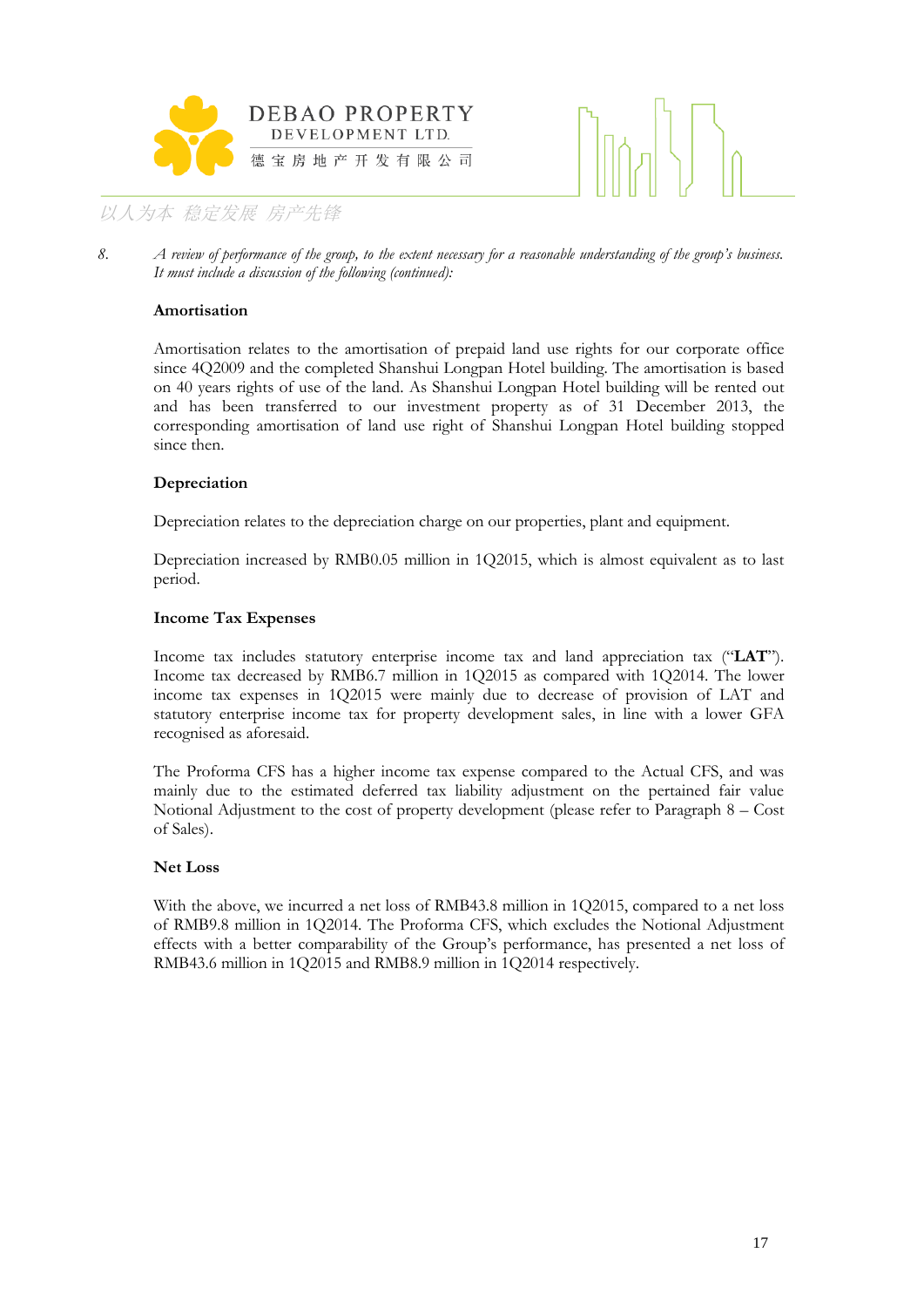



#### **Statement of Financial Position**

#### **Current Assets**

Current assets comprise mainly development properties, properties held for sale, cash and bank balances, trade and other receivables and amount due from customers for contract work. Our current assets as at the end of FY2014 and 1Q2015 amounted to approximately RMB3,054.9 million and RMB3,140.6 million respectively.

The largest component of our current assets was development properties, which amounted to approximately RMB1,708.4 million and RMB1,824.8 million as at the end of FY2014 and 1Q2015 respectively. Development properties, which include the cost of land, interest capitalised, and related costs, accounted for approximately 56% and 58% of our current assets as at the end of FY2014 and 1Q2015 respectively. The RMB116.4 million or 7% increase in development properties was mainly due to the increase of development costs for the Sihui City Mall project and the high rise phase of Shanshui Longpan project which have been launched for pre-sale in January 2014.

Properties held for sales amounted to RMB431.0 million and RMB430.1 million as at the end of FY2014 and 1Q2015 respectively, which include properties of Jiangnan Mingju Phases 5 and 6, and Phase 1, Phase 1 (ii) Villas of Shanshui Longpan and part of Sihui City Mall.

The Group's cash and bank balances as at 31 March 2015 decreased by RMB32.4 million or 23% to RMB107.9 million as compared with 31 December 2014, which was primarily attributable to the net cash used in financing activities of RMB13.0 million, and net cash used in operating activities of RMB18.8 million and investing activities of RM0.3 million in 1Q2015 respectively.

In addition, restricted cash stood at RMB310.0 million and RMB324.8 million as at end of 1Q2015 and FY2014 respectively. The decrease was due to the cancellation of RMB14.8 million pledged cash along with the repayment of bank loans.

Trade and other receivables stood at approximately RMB444.6 million and RMB465.5 million at the end of FY2014 and 1Q2015 respectively. The increases of RMB20.9 million in trade and other receivables were mainly due to addition of advance to supplier of RMB15.0 million for the development properties.

Amount due from customers for contract works stood at both RMB1.4 million as at end of FY2014 and 1Q2015 respectively. These amounts pertain to construction contracts that have yet to be billed to our construction contract customers.

<sup>8.</sup> *A review of performance of the group, to the extent necessary for a reasonable understanding of the group's business. It must include a discussion of the following (continued) :*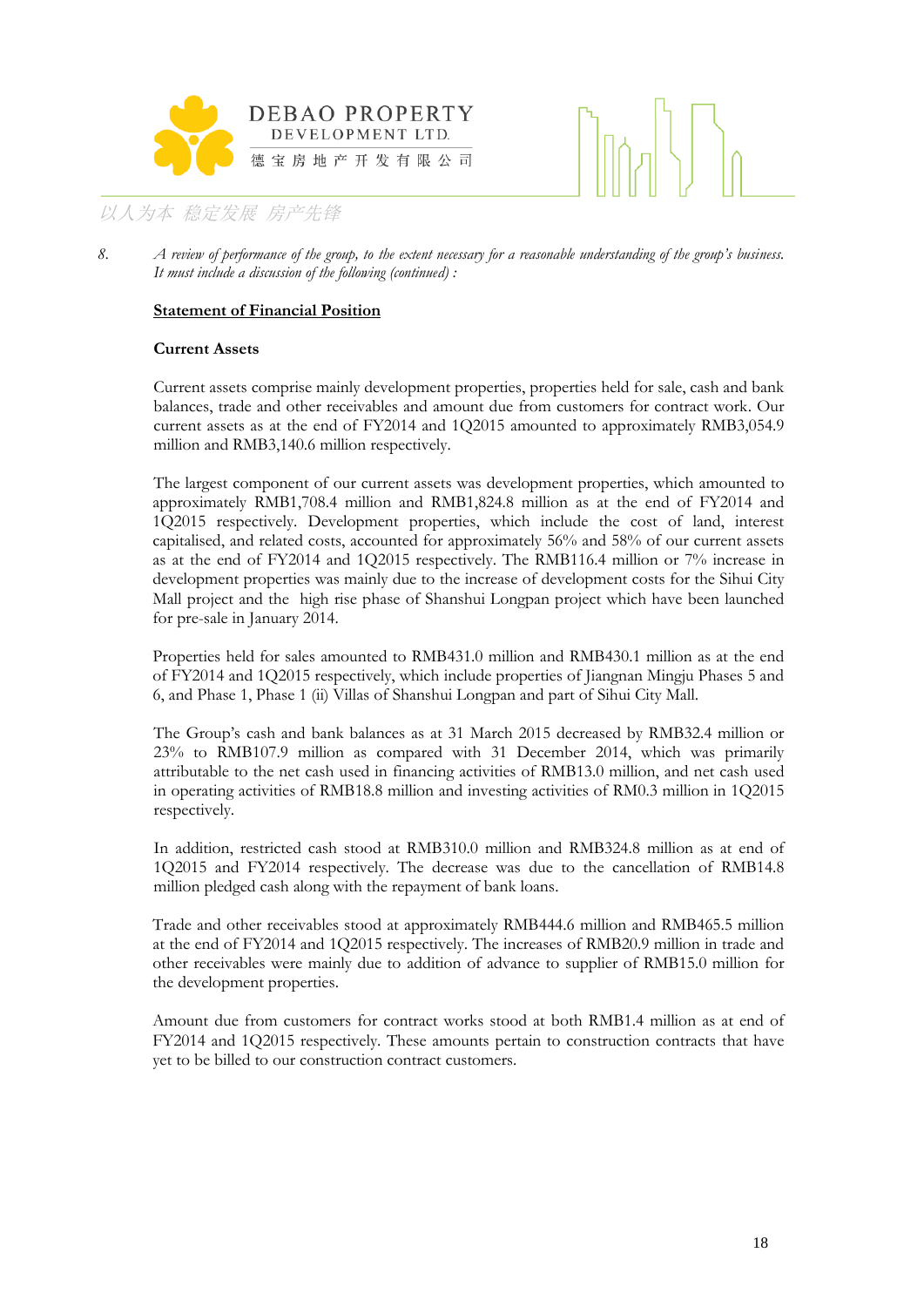



8. *A review of performance of the group, to the extent necessary for a reasonable understanding of the group's business. It must include a discussion of the following (continued) :*

#### **Non-current assets**

Non-current assets comprised mainly investment properties, joint venture, plant and equipment. As at the end of FY2014 and 1Q2015, our non-current assets had an aggregate net book value of approximately RMB2,304.3 million and RMB2,304.1 million respectively.

The investment properties are held to earn rental income and/or for capital appreciation. Our investment properties comprised mainly our Debao Hotel Complex together with the adjacent land and underground carparks, commercial premises located in Debao Garden and Jiangnan Mingju, carparks located in Debao Garden, and plant, equipment and land use rights in Danzao and Shishan, Shanshui Longpan Hotel buildings, Tianjin Boulevard buildings and Sihui City Mall. The net book value of our investment properties was approximately RMB2,001.7 million and RMB2,002.9 million as at the end of FY2014 and 1Q2015, which accounted for approximately both 87% of our non-current assets as at the end of FY2014 and 1Q2015 respectively. The increase of RMB1.2 million in the investment properties was the redevelopment expenditure of Tianjin Boulevard project.

The prepaid land use right, and property, plant and equipment decreased by RMB0.9 million was mainly due to amortisation/depreciation charge of RMB0.9 million for 1Q2015, which was partially offset.

The joint venture represents the Group's proportionate contribution to purchase of lands for the joint venture.

#### **Current liabilities**

Trade and other payables, which mainly comprised of amounts payable to contractors and suppliers and advance receipts from property development sales, stood at approximately RMB808.2 million and RMB979.1 million at the end of FY2014 and 1Q2015 respectively. The increase of RMB170.9 million in trade and other payables was mainly due to (a) addition of RMB107.2 million from customers for pre-sales of properties that did not meet sales recognition criteria; and (b) an increase of RMB66.1 million in account payables to contractors by property development and construction subsidiaries in line with the progress of the projects, such as Shanshui Longpan and Sihui City Project.

#### **Bank and Other Loans**

Please refer to item  $1(b)(ii)$ .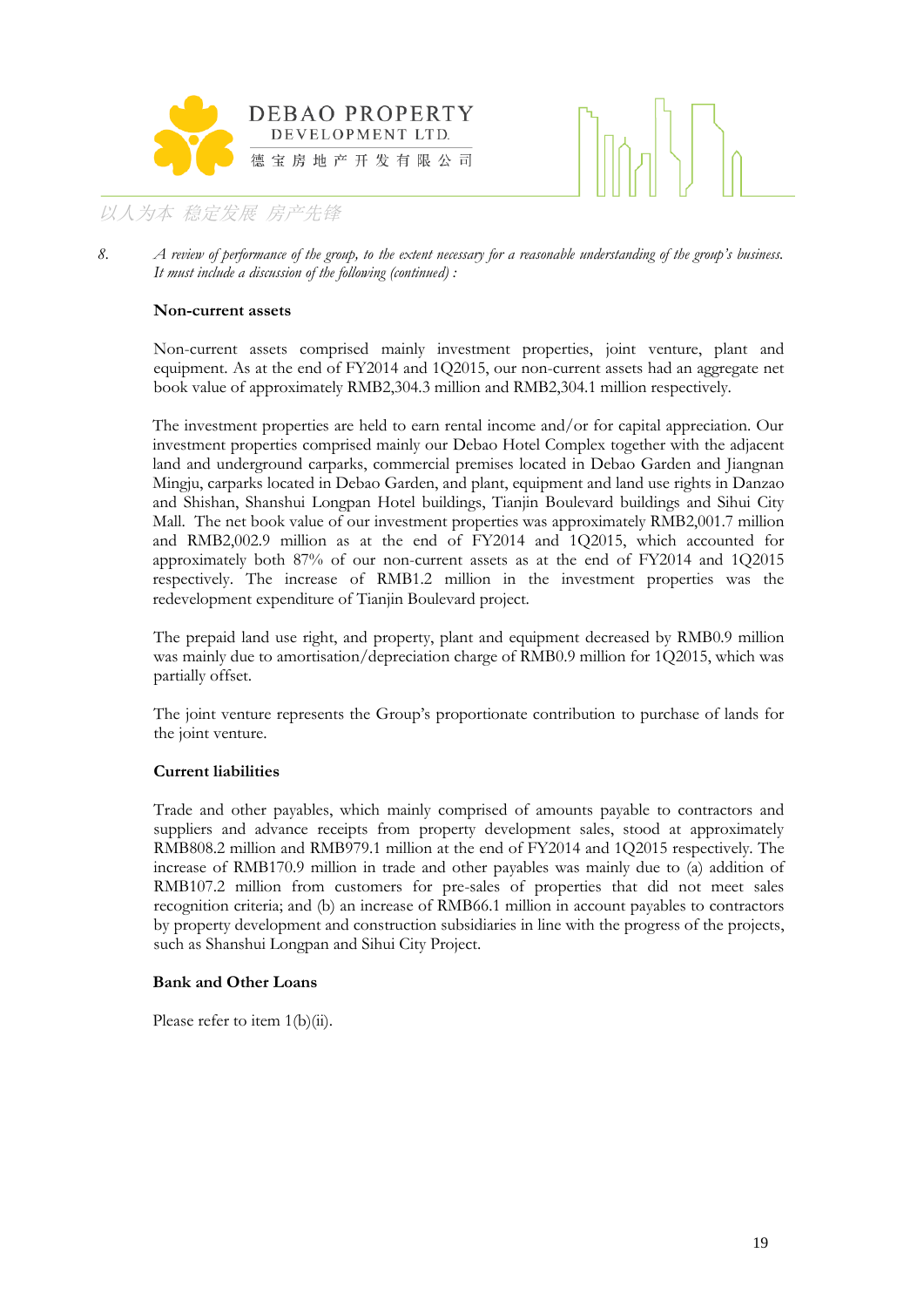



8. *A review of performance of the group, to the extent necessary for a reasonable understanding of the group's business. It must include a discussion of the following (continued) :*

#### **Shareholders' equity**

Equity is comprised of share capital, translation reserve, non-controlling interest and retained earnings. The non-controlling interest pertains to the 45% shareholding held by the minority interest in a PRC subsidiary, Sihui Debao Jiangnan Mingju Property Development Co., Ltd, 32% shareholding held by the minority interest in a PRC subsidiary, Guangxi Hezhou Deneng Mining Co., Ltd, and 42.2% shareholding held by the minority interest in a PRC subsidiary, Tianjin Hotel Street Co, Ltd.

At the end of FY2014 and 1Q2015, shareholders' equity amounted to RMB1,601.7 million and RMB1,574.0 million respectively. The decrease in equity was mainly due to the loss incurred in the current period.

#### **Cash flow statement**

Our Group has a net cash outflow from operating activities of RMB18.8 million during 1Q2015, which comprised of operating cash outflows before movements in working capital of RMB10.7 million, adjusted for net working capital used from operations of RMB24.7 million and net of finance cost and interest received as well as income tax paid of RMB23.9 million and RMB9.0 million respectively. The net working capital outflows were mainly due to the increase in development properties, trade and other receivables as explained above, partially offset by increase in trade and other payables (also as explained above) during the current reporting period.

The net cash outflows from investing activities of RMB0.3 million mainly pertained to the addition of investment properties partially offset by disposal of other investment in 1Q2015.

The Group recorded a net cash outflow from financing activities of RMB13.0 million during 1Q2015. This was mainly due to drawdown of new loans raised of RMB130.8 million and the cancellation of RMB14.8 million pledged cash along with the repayment of bank loans, partially offset by repayment of RMB162.1 million bank and other loans.

With the above, the Group has a net decrease in cash and cash equivalents of RMB32.1 million for 1Q2015.

*9. Where a forecast, or a prospect statement, has been previously disclosed to shareholders, any variance between it and the actual results.*

The results are in line with the general prospect commentary previously disclosed to shareholders in the results announcement for the full year ended 31 December 2014.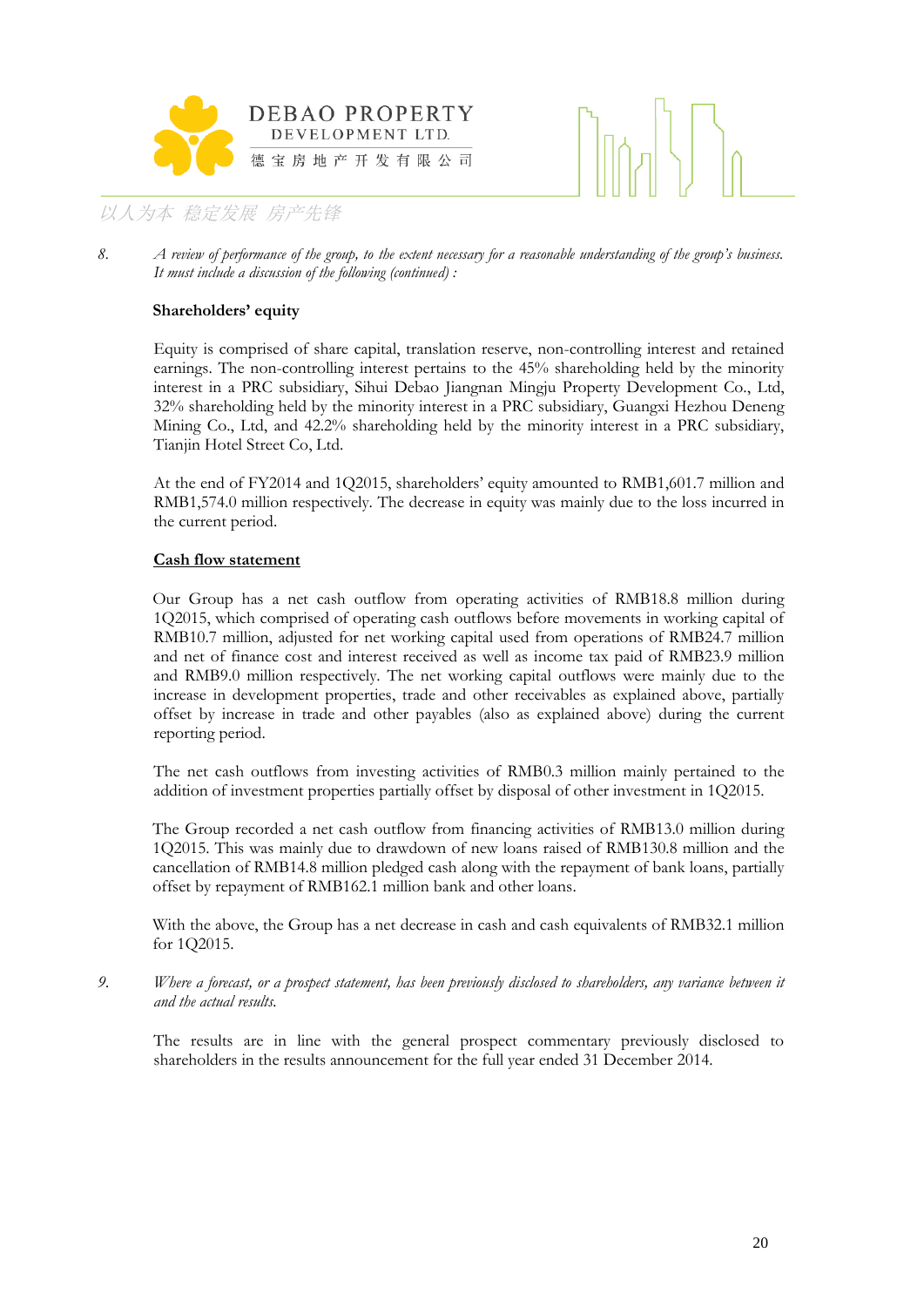



*10(a). A commentary at the date of the announcement of the significant trends and competitive conditions of the industry in which the group operates and any known factors or events that may affect the group in the next reporting period and the next 12 months.*

#### **Market Outlook**

As the influence macro control policies, we have observed that property transaction volumes have increased from 1.727 million sqm $(0)$  in 1Q2014 to 2.454 million $(0)$  in 1Q2015, a increase of approximately 42.11% in Foshan. However, transacted property average selling prices per sqm in Foshan has been a slight decrease of 3.20% during the current reporting period, from RMB8,412 per sqm(1) in 1Q2014 to RMB8,143 per sqm(1) in 1Q2015.

#### **Project Updates**

As at 31 March 2015, the Group has three development projects with a gross floor area ("GFA") of approximately 0.96 million sqm under development and approximately 0.43 million sqm of land held for future development. These are expected to be separately completed in various phases up to 2017, providing us with secure and visible business growth opportunities in the foreseeable future. In relation to commercial projects, apart from Sihui City Mall-a residential and shopping mall development project, the Group has a redevelopment project (hotel and shopping mall) in Tianjin Heping District, Nanshi Hotels Street (天津市和 平区南市旅馆街)-Tianjin Boulevard. At the same time, the Group will continue to source for quality and commercially viable new land reserves both in China and overseas, including retail mall development, redevelopment of industrial land as well as tourism development projects.

#### **Shanshui Longpan, Phase 1 and Phase 1(ii) villas**

The Shanshui Longpan, Phase 1 and Phase 1(ii) villas have a saleable GFA of approximately 69,900 sqm (*revised)* and 36,300 sqm *(revised)* respectively, of which approximately 69,900 sqm and 36,300 sqm have been launched for pre-sales as at 31 March 2015. Starting from October 2011, the Group has handed over those completed units of Phase 1 villas to the buyers in batches. We have also commenced the handover of the Phase 1(ii) villas in batches since October 2012.

#### **Shanshui Longpan, Phase 3 high rise**

Phase 3 high rise of Shanshui Longpan, the construction works of which started since March 2013, have a GFA of approximately 710,000 *(revised)* sqm, of which approximately 80,000 sqm have been launched for pre-sales and approximately 36,700 sqm have contracted intention to purchase as at 31 March 2015.

#### **Sihui City Mall**

Sihui City Mall have a GFA of approximately 155,100 *(revised)* sqm, of which approximately 130,500 sqm have been launched for pre-sales and approximately 16,600 sqm have contracted intention to purchase as at 31 March 2015.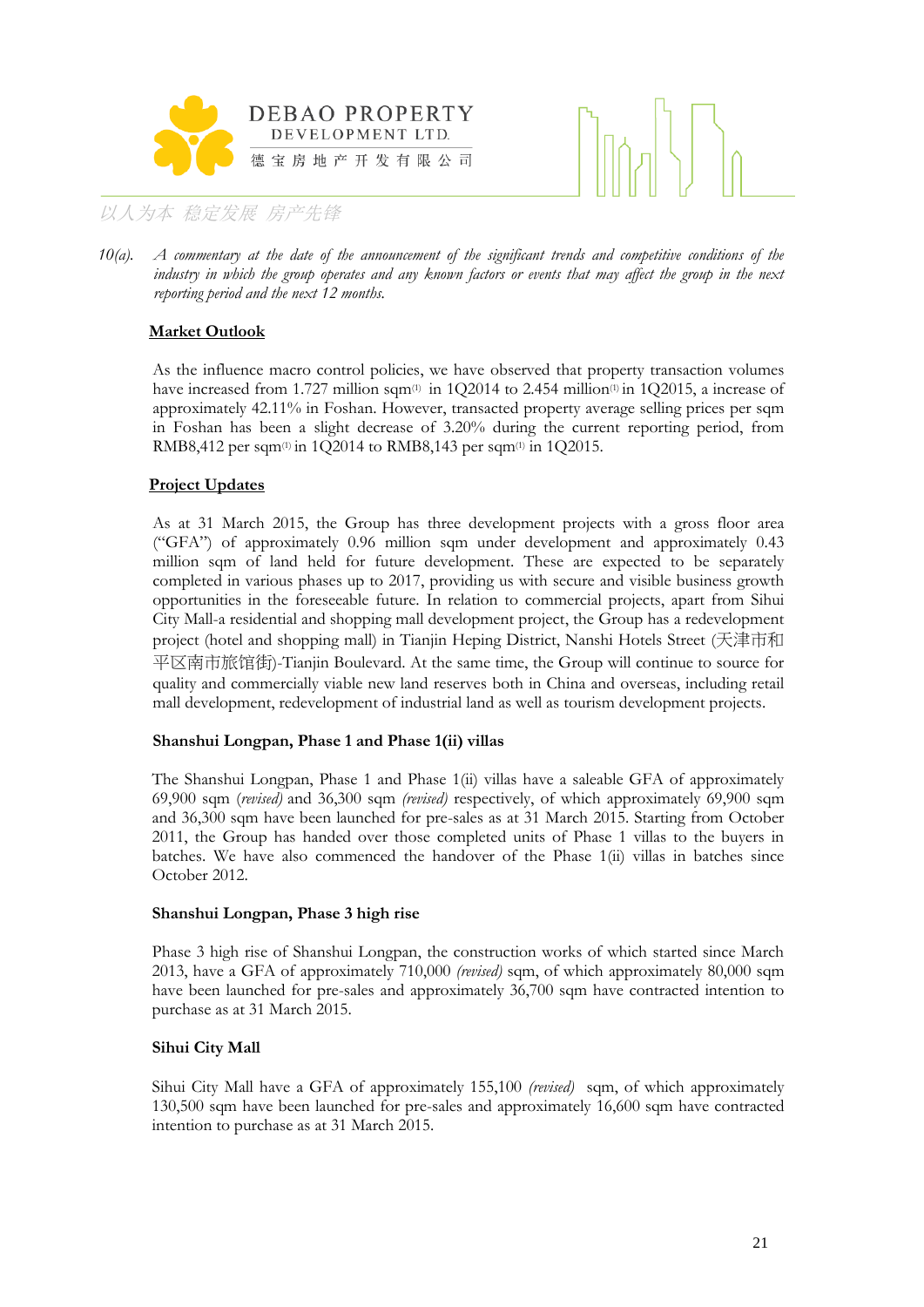



*10(b). A commentary at the date of the announcement of the significant trends and competitive conditions of the*  industry in which the group operates and any known factors or events that may affect the group in the next *reporting period and the next 12 months (continued).*

#### **Jin Long Garden – South Zone (Phase 2)**

The total saleable GFA of Jin Long Garden – South Zone (Phase 2) is approximately 83,700 sqm (revised), of which approximately 81,600 sqm have been launched for pre-sales (in stages) as at 31 March 2015 and some of those completed units have been handed over to the buyers since early July 2012.

The accumulated sales/pre-sales<sup>(2)</sup> status of our projects as at 31 March 2015 are as follows :

| Projects                                       | Sales/Pre-sales Value<br>$-RMB'000$ | Sales/Pre-sales GFA<br>$-Sq$ m | Approximate<br>$ASP/Sq m - RMB$ | Estimated<br>Percentage of<br>Completion |
|------------------------------------------------|-------------------------------------|--------------------------------|---------------------------------|------------------------------------------|
|                                                |                                     |                                |                                 |                                          |
| Shanshui Longpan Phase 1<br>Villas             | 703,815                             | 50,410                         | 13,962                          | 99%-100%                                 |
| Shanshui<br>Phase<br>Longpan<br>$1(ii)$ Villas | 198.812                             | 12,061                         | 16.484                          | 100%                                     |
| Jin Long Garden - South<br>Zone                | 750.845                             | 73,123                         | 10.268                          | 100%                                     |
| Jiangnan Minju Phases 5 and<br>6               | 985.097                             | 144,781                        | 6,804                           | 100%                                     |
| Shanshui Longpan Phase 3<br><b>High Rises</b>  | 186.367                             | 36,682                         | 5,081                           | 10%                                      |
| Sihui City Mall                                | 155,985                             | 16,613                         | 9,389                           | 85%                                      |
| <b>Total</b>                                   | 2.980.921                           | 333.670                        | 8.934                           | <b>NA</b>                                |

The sales/pre-sales<sup>(2)</sup> of our projects for 1Q 2015 are as follows:

| Projects                                      | Sales/Pre-sales Value<br>$-RMB'000$ | Sales/Pre-sales GFA<br>$-Sq$ m | Approximate<br>$ASP/Sq m - RMB$ | Estimated<br>Percentage of<br>Completion |
|-----------------------------------------------|-------------------------------------|--------------------------------|---------------------------------|------------------------------------------|
|                                               |                                     |                                |                                 |                                          |
| Shanshui Longpan Phase 1<br>Villas            | 11,832                              | 758                            | 15,609                          | 99%-100%                                 |
| Phase<br>Shanshui<br>Longpan<br>1(ii) Villas  | 12.194                              | 850                            | 14.346                          | 100%                                     |
| Jin Long Garden - South<br>Zone               | 4,450                               | 418                            | 10,646                          | 100%                                     |
| Jiangnan Minju Phases 5 and<br>6              | $\overline{\phantom{a}}$            | ۰                              | ٠                               | 100%                                     |
| Shanshui Longpan Phase 3<br><b>High Rises</b> | 36,212                              | 7,083                          | 5,113                           | 10%                                      |
| Sihui City Mall                               | 24,236                              | 4,377                          | 5,537                           | 85%                                      |
| <b>Total</b>                                  | 88,924                              | 13.486                         | 6,594                           | <b>NA</b>                                |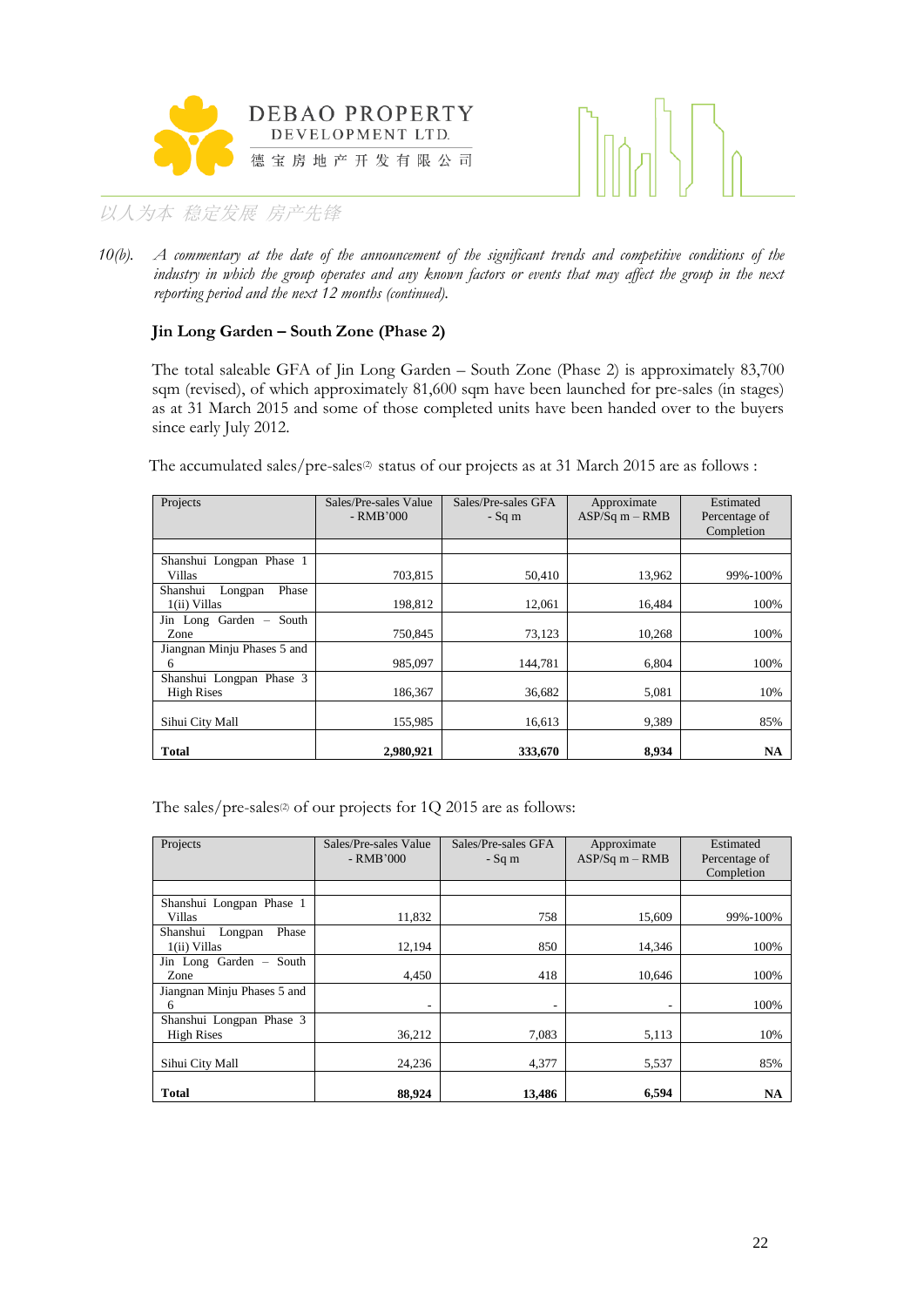



*10(b). A commentary at the date of the announcement of the significant trends and competitive conditions of the industry in which the group operates and any known factors or events that may affect the group in the next reporting period and the next 12 months (continued).*

Pursuant to the effect of INT FRS 115*,* the sales for Jiangnan Minju Phases 5 and 6 in 1Q2015 have been recognised as revenue in the current reporting periods. The accumulated sales for Jin Long Garden – South Zone (Phase 2) (a 55% joint-ventured project) have also been be recognised in 1Q2015 when handed over.

The Board of Directors are of the view that market condition will remain challenging.

*(1) Source from Bureau of Housing and Urban-Rural Development of Foshan (http://www.fsjw.gov.cn/spfxs/sjtj/) (2) Sales/pre-sales with certainty on receipt of purchase consideration, including those not ready for handover or key collections*

#### *11. Dividend*

*(a) Current Financial Period Reported on*

None.

*(b) Corresponding Period of the Immediately Preceding Financial Year*

None.

*(c) Date payable*

Not applicable.

*(d) Books closure date*

Not applicable.

*12. If no dividend has been declared/recommended, a statement to that effect.*

There is no dividend has been declared/recommended.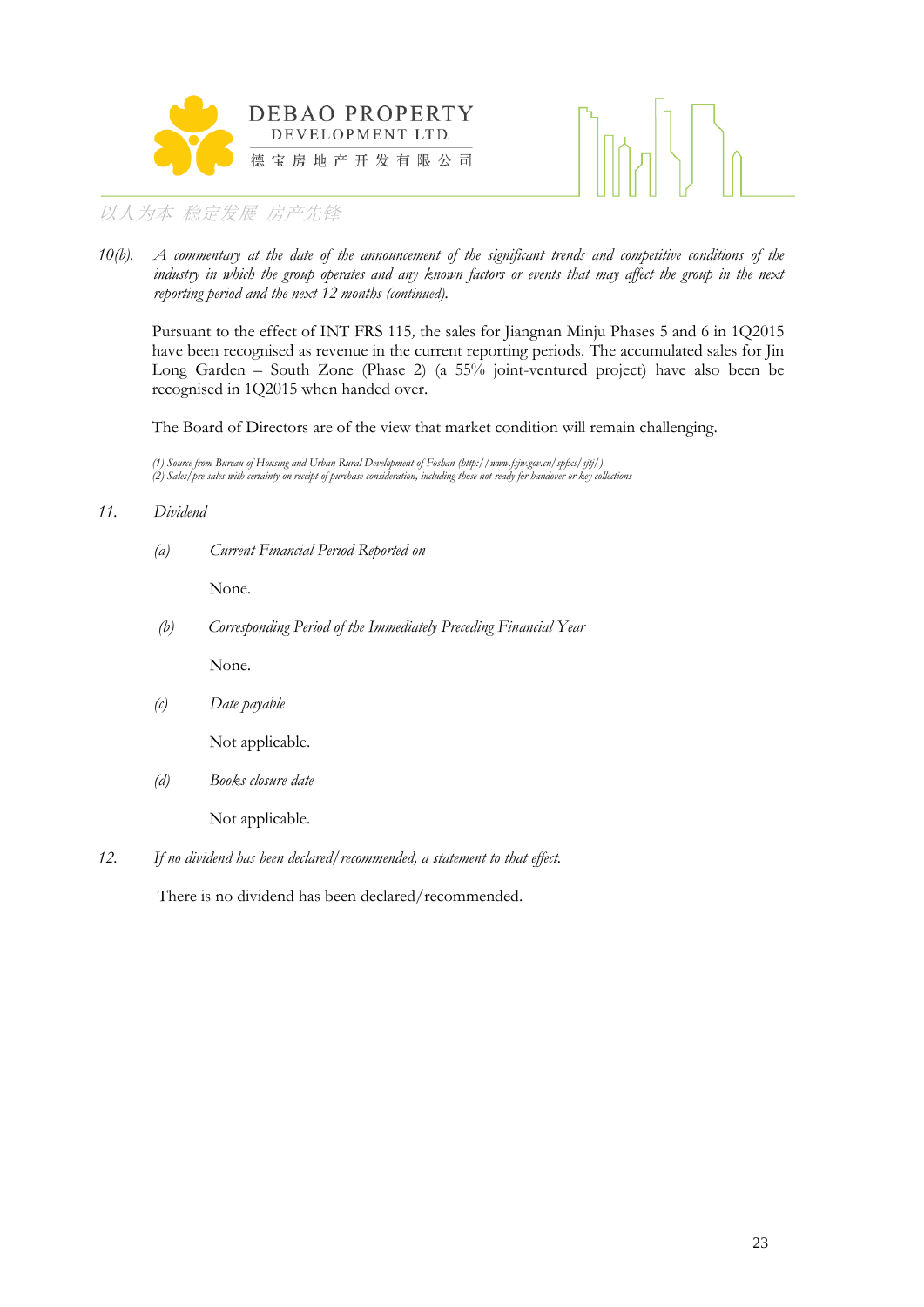

# 

# 以人为本 稳定发展 房产先锋

#### *13. Interested Person Transactions*

|                             | Aggregate value of all      |                              |
|-----------------------------|-----------------------------|------------------------------|
|                             | interested person           |                              |
|                             | transactions during the     |                              |
|                             | financial period under      | Aggregate value of all       |
|                             | review (excluding           | interest person transactions |
|                             | transactions less than      | conducted under              |
|                             | S\$100,000 and transactions | shareholders' mandate        |
|                             | conducted under             | pursuant to Rule 920         |
|                             | shareholders' mandate       | (excluding transaction less  |
|                             | pursuant to Rule 920)       | than S\$100,000)             |
|                             | 1Q2015                      | 1Q2015                       |
| Name of interested person   | <b>SGD</b>                  | <b>SGD</b>                   |
| Zhong Yu Xin <sup>(1)</sup> | 201,698(2)                  |                              |

(1) Mr Zhong Yu Xin is the brother of our Executive Director, Mr Zhong Yu Zhao.

(2) Lease of Debao Hotel.

#### BY ORDER OF THE BOARD

Yuan Le Sheng Executive Chairman and CEO 15 May 2015